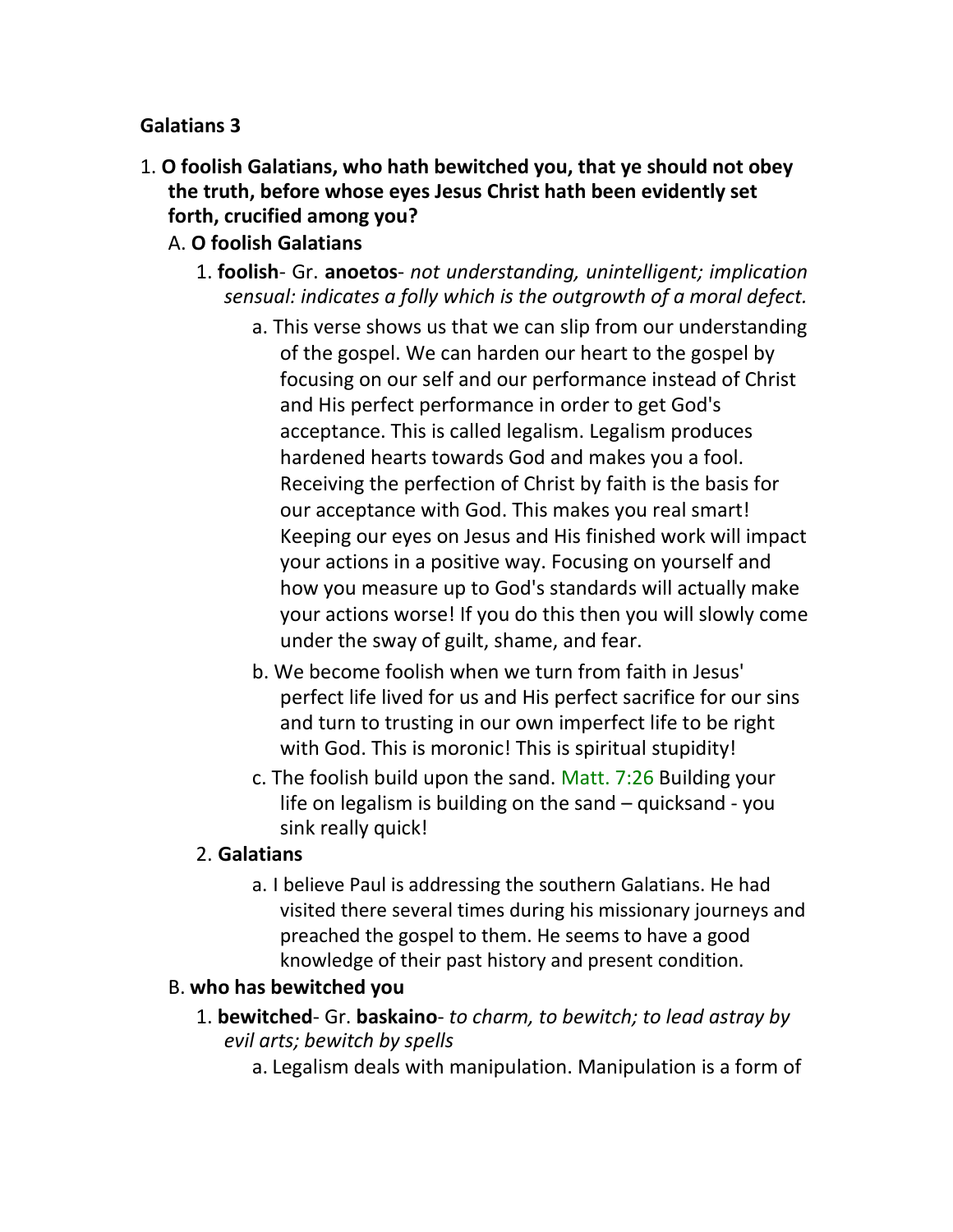witchcraft. When someone tries to manipulate you through guilt, shame, or fear they are trying to control you. This is what the Judiazers were doing to the Galatians.

- b. The Judiazers where bringing the Galatians under guilt and shame because they did not measure up to the law. The Judiazers were bringing fear to the Galatians telling them that they were not going to be saved because they were not circumcised and did not keep the law. You can control people with fear, which makes them do things they normally would not do. None of these men would have chosen to be circumcised as an adult unless they were afraid of going to hell if they did not.
- c. You can have a spell cast over you if you yield to guilt, shame, and fear. This is what happened in Guyana with Jim Jones. This man manipulated a bunch of people with guilt, shame, and fear and ended up killing them by making them all drink cool-aid! Do not drink the cool-aid of legalists! Do not drink the cool-aid of legalism! You are foolish if you drink the cool-aid! Keep your eyes on the perfection of Jesus and to His cross.

#### C. **that you should not obey the truth,**

#### 1. **obey the truth**

a. In the New Testament, obeying is seen as believing. Acts 6:7, 2 Thes. 1:8, 1 Pet. 4:17, Heb. 5:9

#### D. **before whose eyes Jesus Christ has been evidently set forth,**

- 1. **before** Gr. **kata** *to set down in front of*
- 2. **evidently set forth** Gr. *to depict or portray openly*, *post up*, *placard, paint before the eyes by vivid portraiture in preaching*
	- a. A good teacher or preacher will paint vivid pictures in their speaking. Paul clearly painted the portrait of the cross and the significance of it to the Galatians. The Galatians had received this painting and put it up on their mantles. However, Judiazers came in and got the people to take down the painting of Christ and got the Galatians to put up self-portraits in its place! In this letter, Paul is telling the Galatians to put back up the portrait of Christ. To do this they have to take theirs down first! Many people are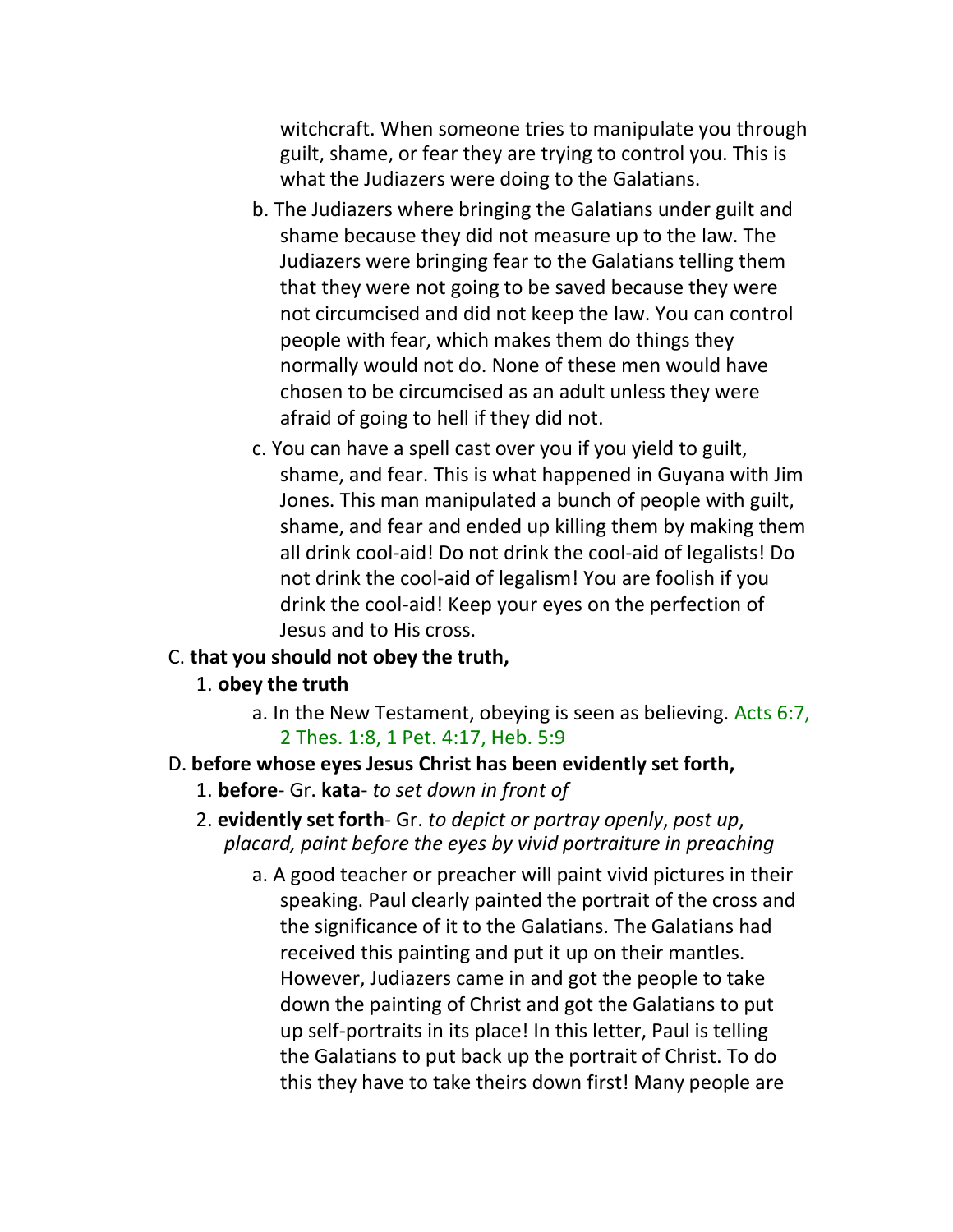unwilling to remove their own portrait for Christ's.

## E. **crucified among you**

1. The crucifixion is not a pretty picture to look at, but we need to look at it. The picture is the picture of what our sins deserve. The crucifixion is God's sentence upon sin. Instead of receiving the death sentence upon sin, many are trying to rehabilitate themselves! God has put humanity on death row. Death row is for those who cannot be rehabilitated! Jesus came to take our death sentence. Once someone has been executed, they paid their debt to society. However, they do not have life to go free. Jesus came into our prison cell and took our crimes on Himself. He took our death sentence but had life in Himself to raise Himself and us out of death! John 10:18 We are now free!

# 2. **This only would I learn of you, received ye the Spirit by the works of the law, or by the hearing of faith?**

# A. **This only would I learn of you,**

- 1. **This only**
	- a. Paul was not interested in going back to law school! He just wanted to hear them try to teach him one lesson. He wanted them to take him through "How to receive the Spirit of God 101."
	- b. In this one teaching he is hoping to wake the Galatians up to their error and get them back into grace again.
	- c. Legalism makes life extremely complicated and difficult. If this is happening to you, then you need to go back to the simplicity of the gospel. Your mind can be corrupted from the simplicity of the gospel. 2 Cor. 11:3 Ask yourself, "How did I get saved?" It was by simple grace through simple faith. Well, you need to continue on in the Christian life in the same way you received Christ the Lord! Col. 2:6 We are to continue to walk in simple grace through simple faith. If you are adding anything to this formula, then you are drinking the cool-aid of legalism! It will first make you crazy, then it will kill you!

#### 2. **learn**- Gr. **manthano**

a. One thing that comes with legalism is pride. Legalists always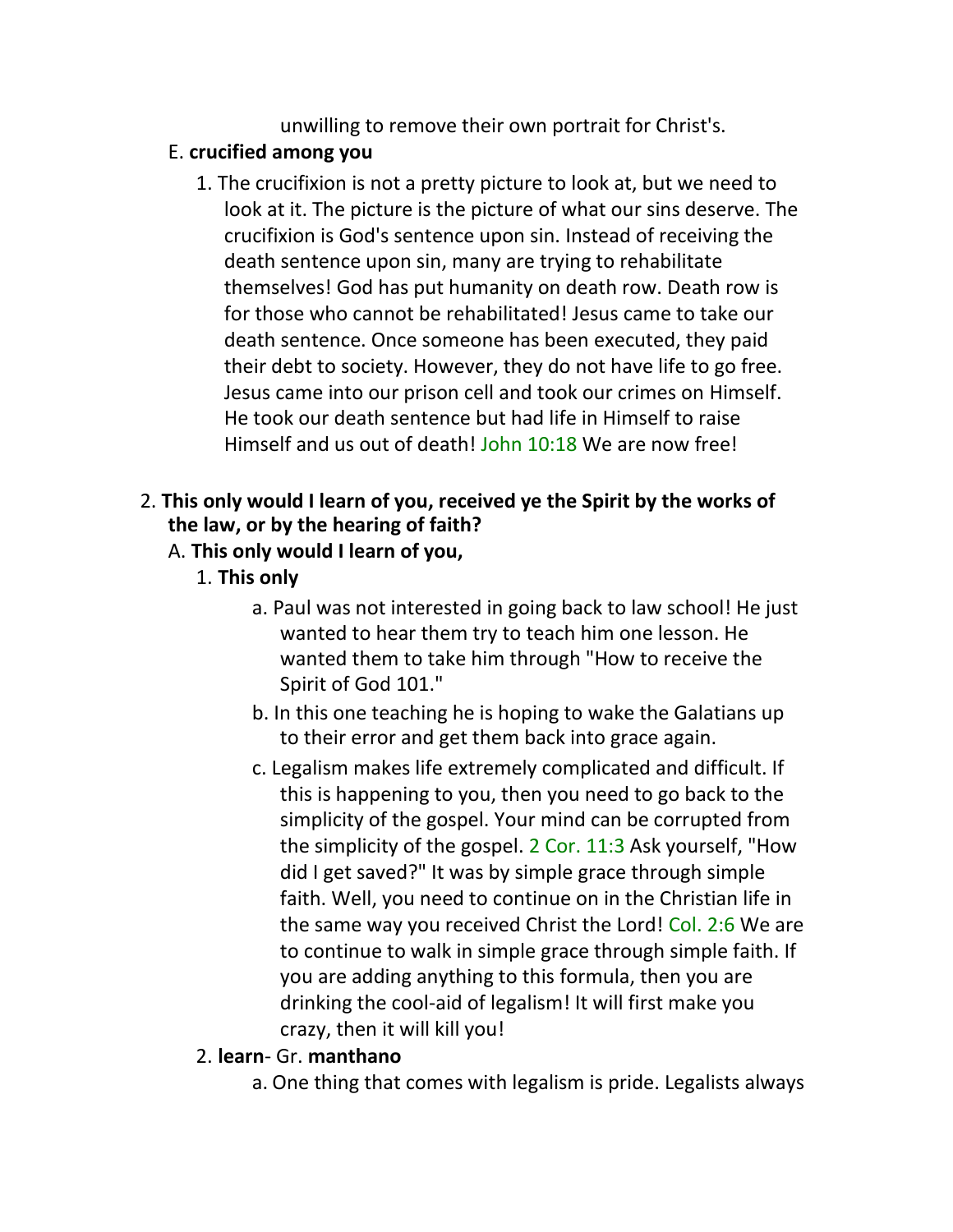believe they can and should teach others in the art of living better for God. They love putting people into their private law school.

- b. Paul is saying here, "Ok, you want to teach me something, then teach me this one thing. How do you receive the Spirit of God?"
- B. **Received ye the Spirit by the works of the law,**
	- 1. **received** Gr. **lambano**
	- 2. **the Spirit**
		- a. Paul is talking about receiving the Spirit in salvation. When we believe upon Christ, the Spirit of God indwells our spirit. Rom. 8:9 We become the temple of the Holy Spirit. 1 Cor. 3:16 We receive the Holy Spirit in salvation by grace through faith. We cannot merit the indwelling presence of the Holy Spirit. The baptism of the Spirit in salvation is different than the baptism in the Spirit for service. In salvation the Spirit baptizes us into the body of Christ. 1 Cor. 12:13 In the baptism in the Spirit for service, Jesus baptizes us into the Holy Spirit. Matt. 3:11 The person doing the baptism is different and the person we are baptized into is also different. In the baptism of the Spirit in salvation the Spirit baptizes into the person of Christ. In the baptism in the Holy Spirit for service Jesus baptizes into the person of the Holy Spirit.
		- b. The baptism in the Holy Spirit is a subsequent experience to salvation, but the "receiving" the baptism in the Holy Spirit is received the same exact we got saved, which is by grace through faith.
		- c. Receiving the Spirit is receiving the blessing of Abraham. Gal. 3:14 The blessing of Abraham comes by faith, not by works.
		- d. The giving of the Holy Spirit is called a gift. Acts 2:38, Acts 10:45 Gifts are freely given, not earned.

#### 3. **works of the law**

- a. There is a difference between the "works of the law" and "good works".
- b. Many "grace teachers" today are disparaging of all works. When they hear the word **works**, they break out into hives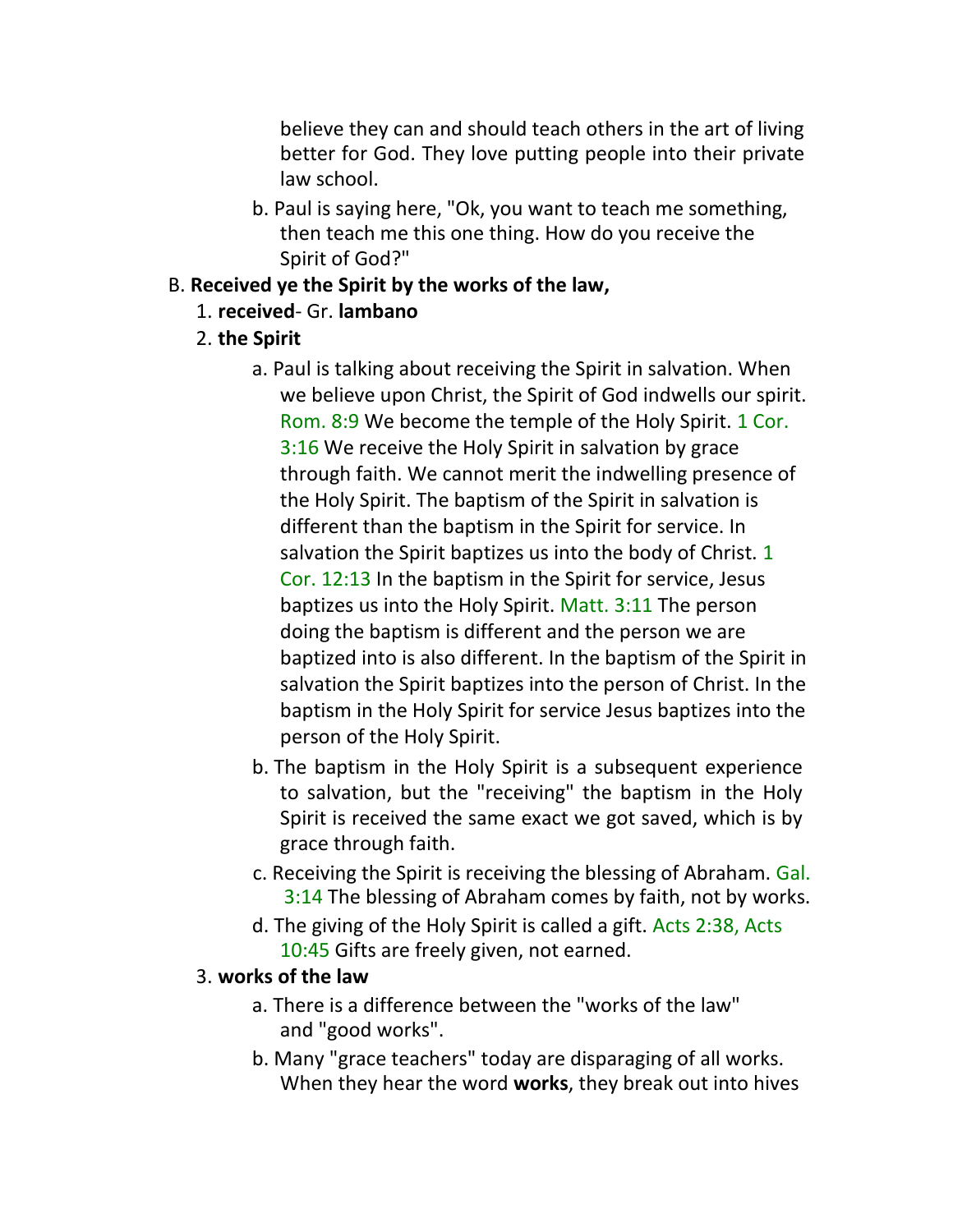and have a hissy fit!

- c. Paul, the preacher of grace, often encouraged the saints to do good works and to maintain them. Eph. 2:10, 1 Tim. 2:10, 1 Tim 5:10, 1 Tim 6:18, 2 Tim. 3:17, Titus 2:7, Titus 2:14, Titus 3:8, Titus 3:14, Heb. 10:24
- d. The works of the law are works done in our own energy and for our own selfish motives to have merit with God and man. Good works come from the empowering presence of the Holy Spirit and are to be to God's glory and to the benefit of others. They come out of our new spiritual nature.
- e. You cannot get born again by the works of the law. You cannot receive the Spirit by the works of the law. However, we can and should produce good works.

# C. **or by the hearing of faith**

# 1. **hearing of faith**

- a. Faith comes by hearing, and hearing by the Word of God. Rom. 10:17
- b. Grace must first be heard, before it can be received. Legalism in not based upon hearing, but merely upon outward doing. We are called to do things as Christians, but our doing first starts with hearing grace, then receiving grace by faith, and then acting in faith, being empowered in that grace which produces good works. 1 Cor. 10:15 These good works are done to God's glory and to benefit people as a witness to them of God.
- c. The ministry of the Holy Spirit is tied to hearing the Word of God. This is why many Christians cannot sense the ministry of the Holy Spirit in their lives. It is because they are Word deprived! The Spirit works with the Word to confirm it with signs following. Mark 16:20
- 3. **Are ye so foolish? having begun in the Spirit, are ye now made perfect by the flesh?**

# A. **Are you so foolish?**

- 1. **so foolish** Gr. *in this manner of unintelligence or stupidity.*
	- a. Basically, what Paul is saying here is, "How stupid can you get and still breathe?"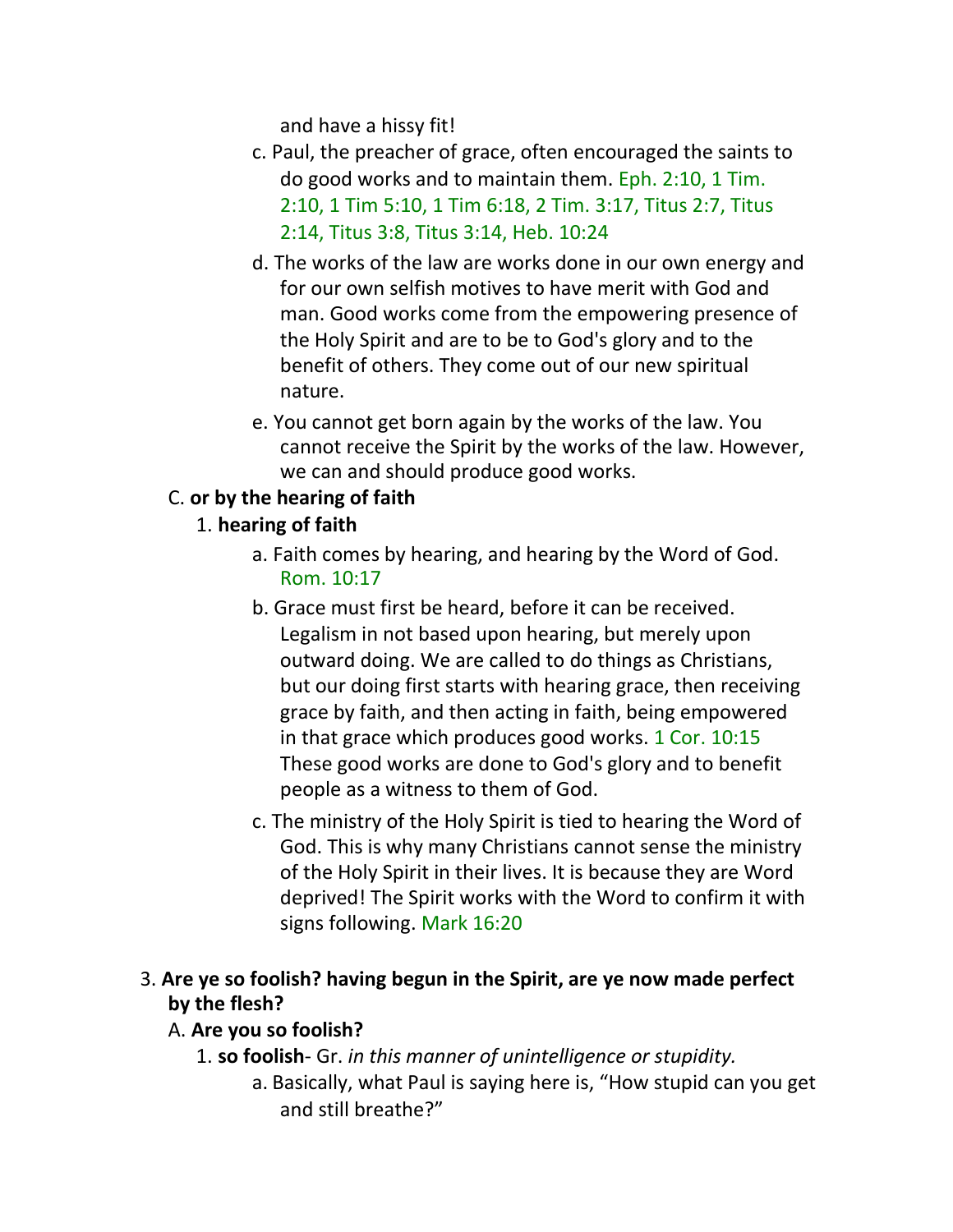#### B. **having begun in the Spirit,**

- 1. **begun** Gr. **enerchomai** *to make a beginning*
- 2. **in the Spirit**
	- a. This phrase "in the Spirit" refers to being born again. Rom. 8:9 The Galatians began their Christian life by being born again. They were born again by grace through faith. The phrase "in the flesh" means that someone is not born again. It is possible however for a Christian who is "in the Spirit", to walk "according to the flesh". We who are "in the Spirit" are also called to walk "according to the Spirit". Gal. 5:25

#### C. **are ye now made perfect by the flesh**

- 1. **now** Gr. **nun-** *in the present time*
	- a. Their present condition and walk with the Lord
- 2. **made perfect** Gr. **epiteleo** *to bring to an end, accomplish, perfect, execute, complete*
- 3. **by the flesh** Gr. **sarx** *the flesh, denotes mere human nature, the earthly nature of man apart from divine influence, and therefore prone to sin and opposed to God*
	- a. At the new birth, our salvation began. We were born again in our spirit. We were sanctified in our spirit. We were saved in our spirit. However, we are a three part being. We are spirit, soul, and body. We have been saved in our spirit, we are being saved in our soul, and one day we will be saved in our body at the resurrection. We have been sanctified in our spirit, we are being sanctified in our soul, and we will be sanctified in our body at the resurrection.
	- b. Our soul cannot be perfected by the flesh, which deals with self-effort. There is no good thing in the flesh. Rom. 7:18 Trying to become sanctified by our own corrupt flesh is like trying to clean your feet standing in a mud puddle! Once you get one foot cleaned you must put it down in the puddle again to clean the other. You think you are making progress, but it will not take too long to realize you are really not. That is the way it is, by trying to become sanctified in your soul by the flesh. You think you are making progress, but it will not take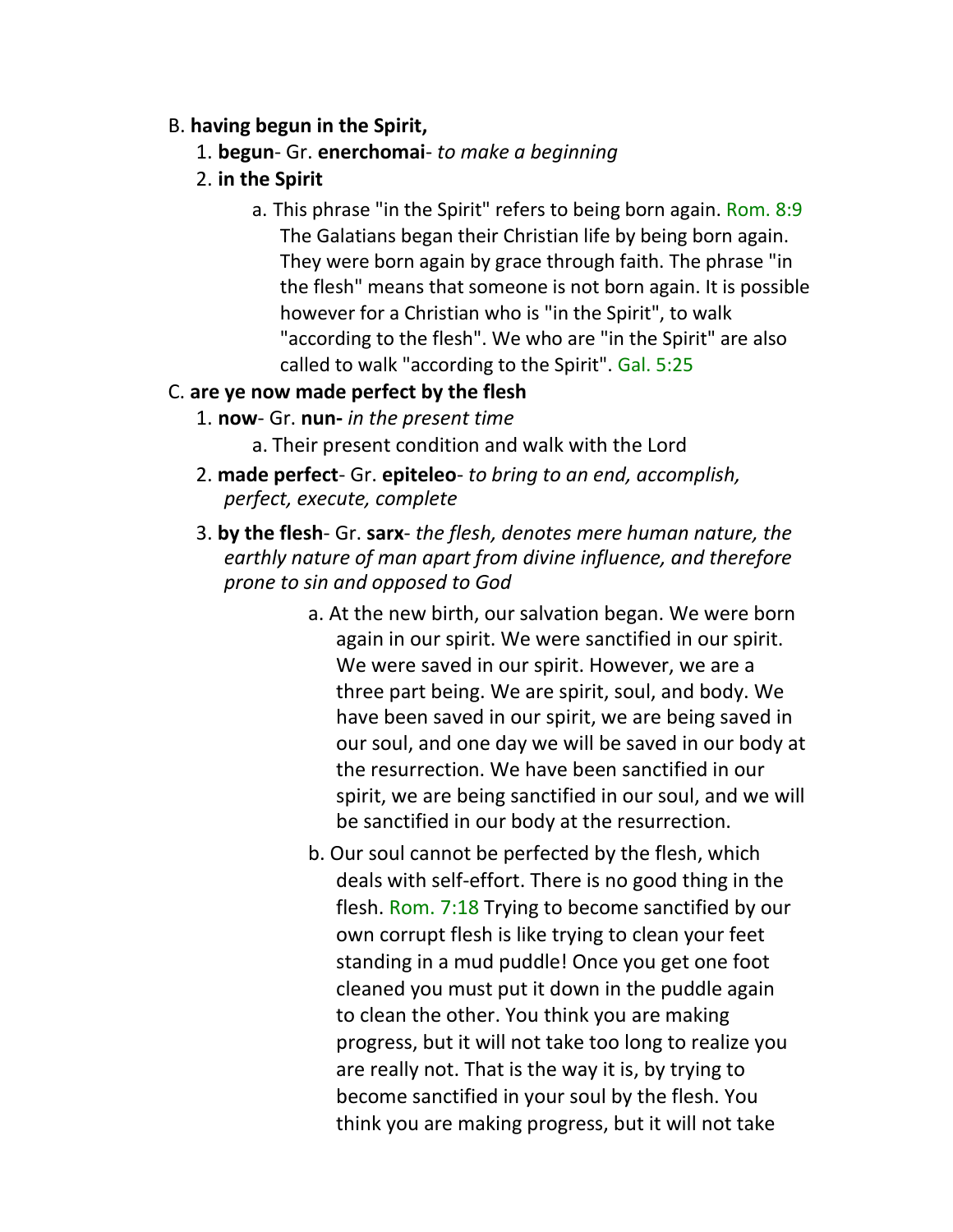long before you realize you are not! God is not into self-improvement. He is into Spirit transformation through His Word. You must get out of the mud puddle of the flesh. You need to stop standing in the law. You cannot get clean that way! You need to stand rather in God's cleansing grace! Rom. 5:2 That is how you will become sanctified and cleansed. Acts 20:32

c. Instead of trying to do better, we need to steadfastly look into the mirror of the Word and behold the glory of the Lord. We will be transformed into the same image of the Lord from glory to glory, even by the Spirit of God. 2 Cor. 3:18

#### 4. **Have ye suffered so many things in vain? if** *it be* **yet in vain.**  A. **Have you suffered so many things in vain?**

- 1. **suffered** Gr. **pascho** *to be affected or have been affected, to feel, have a sensible experience, to undergo; in a good sense, to be well off, in good case; in a bad sense, to suffer sadly, be in a bad plight*
	- a. When these Galatians first were converted, they were persecuted by the religious Jews and Judiazers. The very people who at first persecuted them, the Galatians now had joined their side. It was because they either were persuaded by their false gospel or did it to escape their persecution. Both reasons are probably true. We cannot join the enemy and be safe from their harm. The Galatians were experiencing far worse harm by joining the Judiazers than the suffering they endured from them at first. Legalism was destroying their faith in the Lord.
	- b. Often those who come out of legalism are persecuted by those who are still in legalism. In the book of Hebrews, the saints had endured a great fight of afflictions after they were first illuminated. Heb. 10:32 This happened also to the Galatians. Paul is concerned here that if they went back to legalism, then all that they had suffered would be in vain.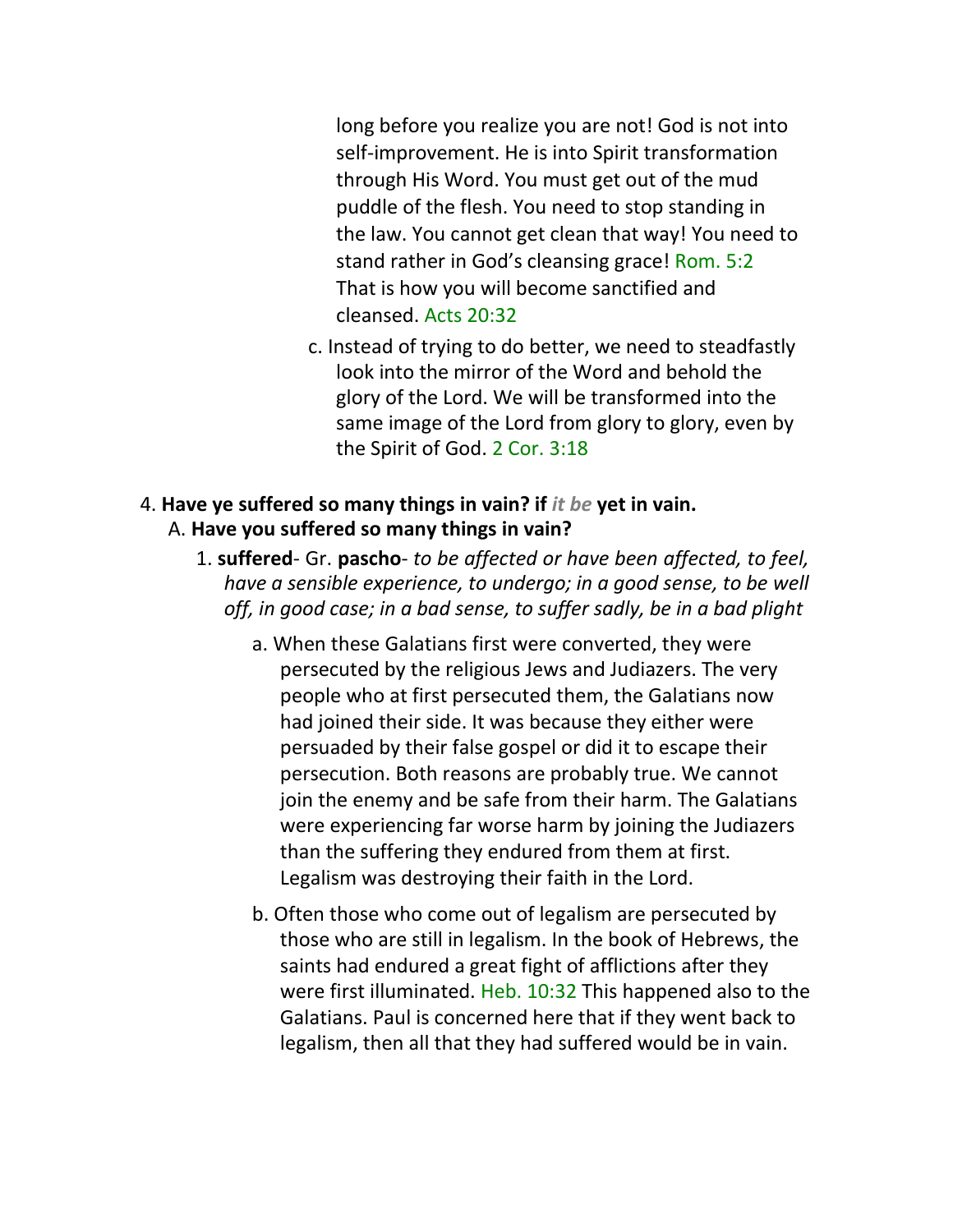- c. There is a reward we receive when we suffer for righteousness sake. Matt. 5:12 Instead of receiving this reward the Galatians were in danger of suffering in vain.
- d. This shows us that it is possible to endure many afflictions throughout our Christian life, but if we turn from Christ and reject Him, all that we endured was in vain.
- 2. **vain** Gr. **eike** *inconsiderably, without purpose, without just cause; without success, idly, that is, without reason (or effect).*

#### B. **If it be yet in vain**

#### 1. **be yet in vain**

- a. The Galatians had not gone too far into legalism that they could not be reclaimed to the truth. God is very patient with us in our wanderings and faithlessness. He abides faithful to us, even when our faith walk is not as it should be. 2 Tim. 2:13 The Galatians had not yet abandoned Christ entirely to justify themselves by the law, but they were moving in that direction. They were in dire danger of rejecting Christ in order to try to be justified by their works. The direst warnings to Christians are not those who are sinning in worldly ways as we consider sin. The direst warnings are to those who had rejected grace and Christ to return to be justified by the law. The greatest warnings to Christians are found in Galatians and Hebrews. Both groups of people were in danger of rejecting Christ to return to the law for justification. If you reject Christ, there is no more sacrifice for sins. Heb. 10:26
- 5. **He therefore that ministereth to you the Spirit, and worketh miracles among you,** *doeth he it* **by the works of the law, or by the hearing of faith?**
	- A. **He therefore that ministereth to you the Spirit,**
		- 1. **ministereth** Gr. **epichoregeo** *to lavishly outfit the choir, abundantly supply*
			- a. This word was first used as a theatrical term. In ancient Greek one the favorite entertainments were plays and theatrical productions. These were costly to put on and often they would run out of money. Many times, the productions had to shut down. This did not make the masses incredibly happy. Rich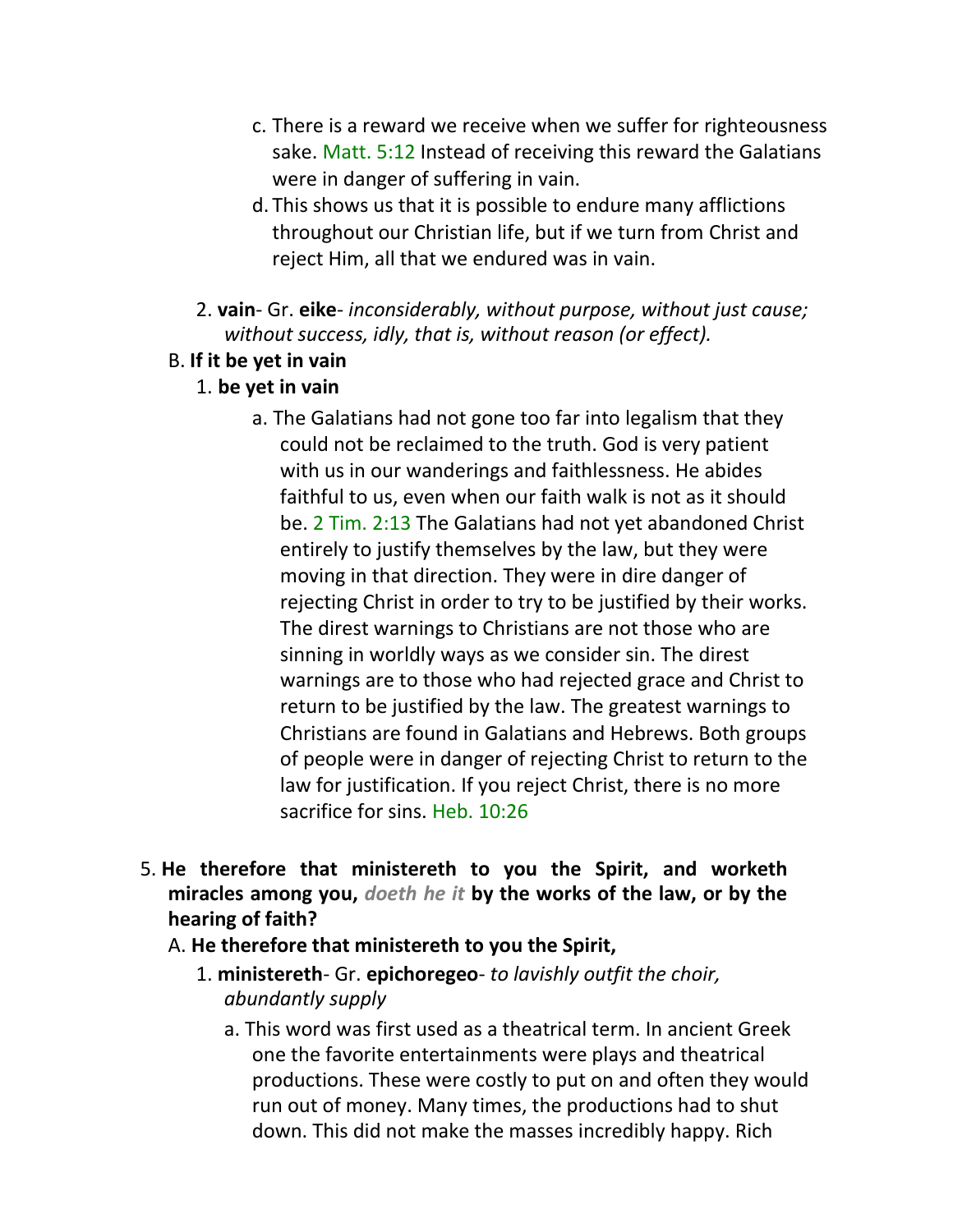benefactors would come forward with large sums of money to get the productions back up and going. Many times, rich benefactors would compete for the honor of outfitting the choir and productions. This word came to *mean to supply an overwhelming amount more than what is needed.*

- b. Although men and women minister the Spirit, only God supplies the Spirit. The Greek word here means to abundantly supply. So, this verse is not speaking of Paul, but God supplying the Spirit.
- c. The ministration of the Holy Spirit is one of grace. 2 Cor. 3:8 The ministration of the law is one of death. 2 Cor. 3:7

#### B. **and worketh miracles among you,**

- 1. **worketh** Gr. **energeo**
- 2. **miracles-** Gr. **dunamis**
	- a. God is the one who works miracles through people. Here it means God worked miracles among them through Paul. God worked miracles through the hands of Paul. Acts 19:11

# C. **doeth he it by the works of the law,**

1. The ministry of the Spirit and miracles does not come through adherence to the law. There are some Christian legalists that teach that if you will observe the Jewish feasts you can obtain special blessings, miracles, and movings of God in your life. This verse says that this is G-A-R-B-A-G-E. God's Spirit and miracles are not tied to adherence to the law, but it comes from the hearing of faith.

#### D. **or by the hearing of faith?**

- 1. Faith comes by hearing, and hearing by the Word of God. Rom. 10:17 The message of grace will produce faith. The law is not of faith. Gal. 3:12
- 6. **Even as Abraham believed God, and it was accounted to him for righteousness.**
	- A. **Even as Abraham believed God,**
		- 1. **Even as**
			- a. The words "even as" is connected to the last verse. This means Abraham received the ministry of the Spirit and the miracle working of God by the hearing of faith. What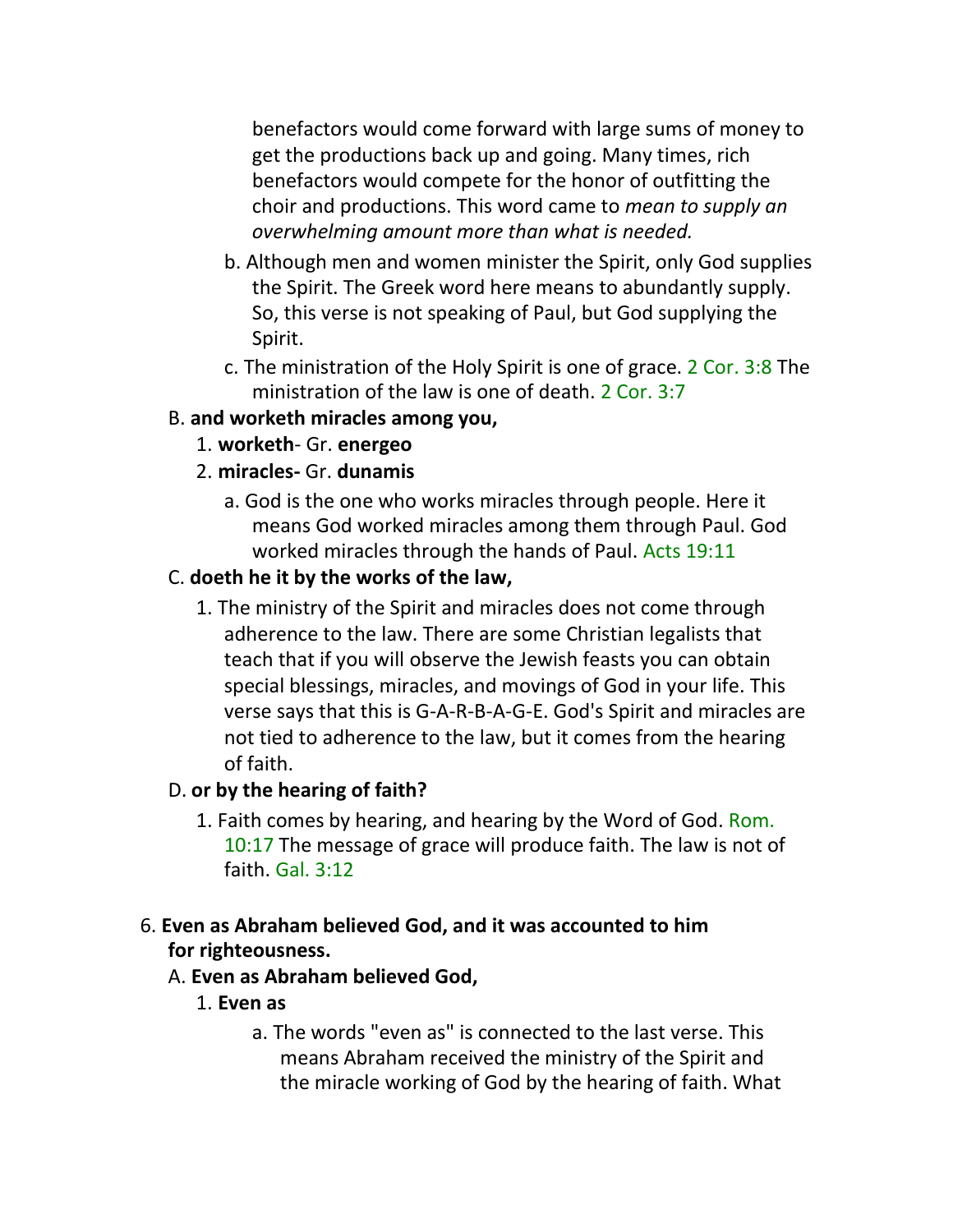miracle did Abraham receive by faith? The miracle was that the Spirit of God made Abraham's reproductive system come alive after it died, and that same thing happened to Sarah. Not only that, but Sarah was also healed of the barrenness she had when she was of childbearing age. God made a promise to Abraham about a son and he believed Him. The Spirit then wrought a miracle in his and Sarah's body.

#### 2. **Abraham believed God**

- a. Abraham believing God means he participated in the hearing of faith. Abraham heard the promise from God that he would have a son and he believed.
- b. It is important to know that Abraham was not declared righteous because he believed **IN** God. The demons believe in God, but they are not justified! James 2:19 No, it was what Abraham believed that caused him to be declared righteous. He believed God about His Seed that would come. God told Abraham…"so shall your **SEED** be." Later in this book, Paul brings out the importance of the singular word SEED and not SEEDS. Gal. 3:16 Abraham did not believe God about many SEEDS that would come from him. He believed God about his SEED. That Seed was Jesus Christ. Gal. 3:16 Abraham believed in the Lord [The SEED] and was accounted righteous. He was declared righteous like everyone else, by faith in the Lord Jesus.

#### B. **and it was accounted to him for righteousness.**

- 1. **accounted** Gr. **logizomai** *to reckon, count, compute, calculate, count over; to take into account; metaphorically to pass to one's account, to impute*
- 2. **righteousness-** Gr. **dikaisune-** *in a broad sense: state of him who is as he ought to be, righteousness, the condition acceptable to God*
	- a. In the Old Testament believers were accounted as righteous. In the New Testament believers are not only accounted righteous Rom. 4:11, they are made righteous in their re-born spirit. 2 Cor. 5:21 In Christ Jesus we are in the state of being as we ought to be! Do you believe that in your heart? If not, then you are looking to your behavior or past. We must look to the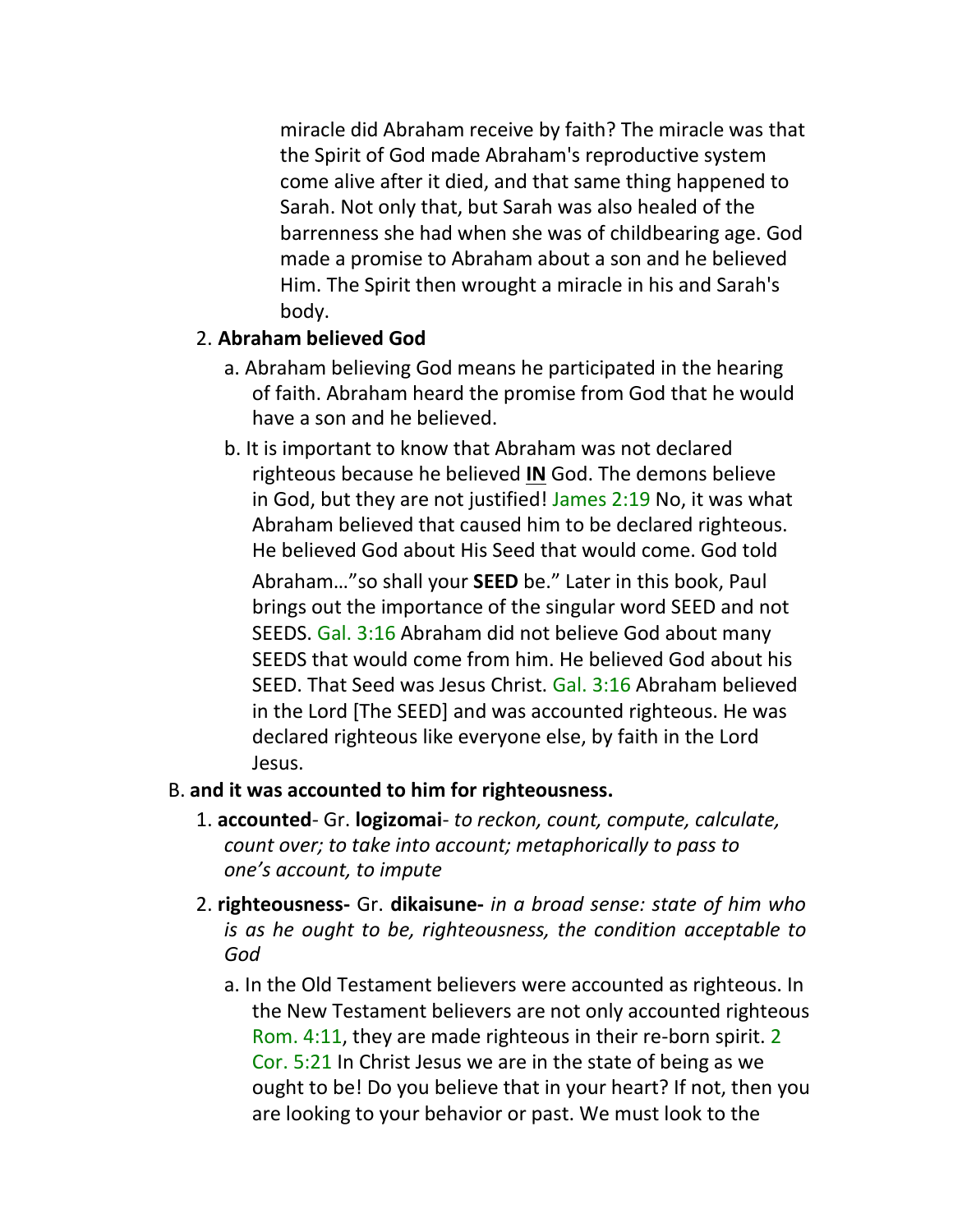mirror of the Word which shows us who we are in our spirit in Christ Jesus.

- b. We are to no longer know no man after the flesh. This means us too! 2 Cor 5:16
- 7. **Know ye therefore that they which are of faith, the same are the children of Abraham.**
	- A. **Know ye therefore that they which are of faith,**
		- 1. **know** Gr. **ginosko-** *come to know through a process; progressive knowledge*
			- a. knowing who we are in Christ is a process.
		- 2. **of faith-** Gr. **ek pistis** *out from faith*
			- a. We are born again out from our faith in Christ.
	- B. **the same are the children of Abraham**
		- 1. **children** Gr. **huios** *adult, mature, legal sons*
			- a. The use of the Greek word **huios** means that all Christians are legal heirs of Abraham from the day they are born again! It does take a maturing process however to learn what belongs to us and how to appropriate it. That comes through the process of knowing [**ginosko**].
			- b. In our souls we must go through the process of knowing that we are now the mature legal sons of Abraham in our spirit.
			- c. The Jews thought they were all children of Abraham by physical birth. Acts 8:39 Here Paul shows that the children of Abraham are those who are of faith in Christ. God could have made stones into the natural children of Abraham. Matt. 3:9 The religious Jews Jesus spoke to were children of stones [referring to the stone tablets of the Law]. The true children of Abraham are born not of the flesh but of the Spirit through faith. These are of the seed of Abraham. Rom. 9:7-8
			- d. The children of Abraham not only believe upon the Lord like Abraham, but also walk in the STEPS of the faith of Abraham. Acts 4:12 If we were born again by faith, there ought to be some form of walk of faith afterwards. Gal 5:25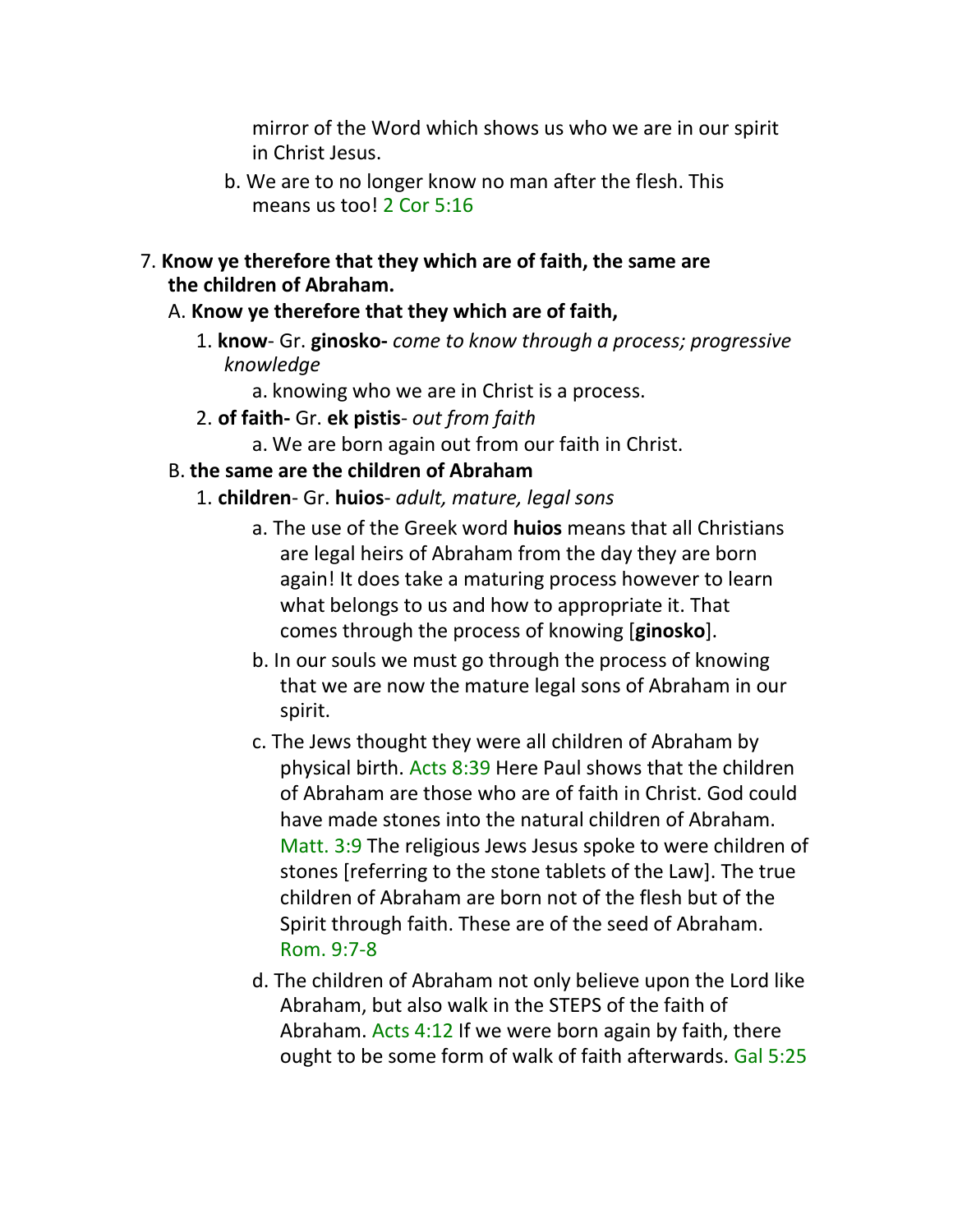- 8. **And the scripture, foreseeing that God would justify the heathen through faith, preached before the gospel unto Abraham,** *saying,* **In thee shall all nations be blessed.**
	- A. **And the scripture,**
		- 1. **the scripture** Gr. **ho graphe** *the Scripture, used to denote either the book itself, or its contents*
			- a. Usually this term is referring to the Old Testament writings since the New Testament had not been written or completed yet.
			- b. Here, however, the term "The Scripture" is a title! If you look at this verse carefully it says the Scripture foresaw and preached the gospel to Abraham. Objects do not foresee or preach. So, who foresaw and preached to Abraham? Who was the Scripture? **"The Scripture" is a title for the Lord Jesus Christ**! It was Jesus who foresaw that God would justify the heathen and preached the gospel to Abraham! Jesus is the Scripture. Gal 3:22, Gal 4:30, Rom 9:17
	- B. **foreseeing that God would justify the heathen through faith,**
		- 1. **foreseeing** Gr. **proeido** *to see in advance, to know intuitively in advance*
		- 2. **justify the heathen- dikaioo ethnos** *to declare the nations [ethne] right and as they ought to be*
		- 3. **through faith**
			- a. The nations are certainly not right and as they ought to be by their works! It is by faith in Christ and His perfect finished work of Christ that they are declared right and as they ought to be.
	- C. **preached before the gospel unto Abraham,**
		- 1. **preached before the gospel before** Gr. **proeuaggelizomai** *to proclaim the good news or message in advance*
			- a. People before the cross, got the gospel preached to them in advance of Jesus dying. Heb. 4:2 This preaching came in different forms. Heb. 1:1 Under the law you could see and hear the gospel in the significance of the tabernacle, later the temple, and all the sacrifices. Abraham heard the gospel from the Lord Himself. He heard it from the Scripture, Jesus Christ!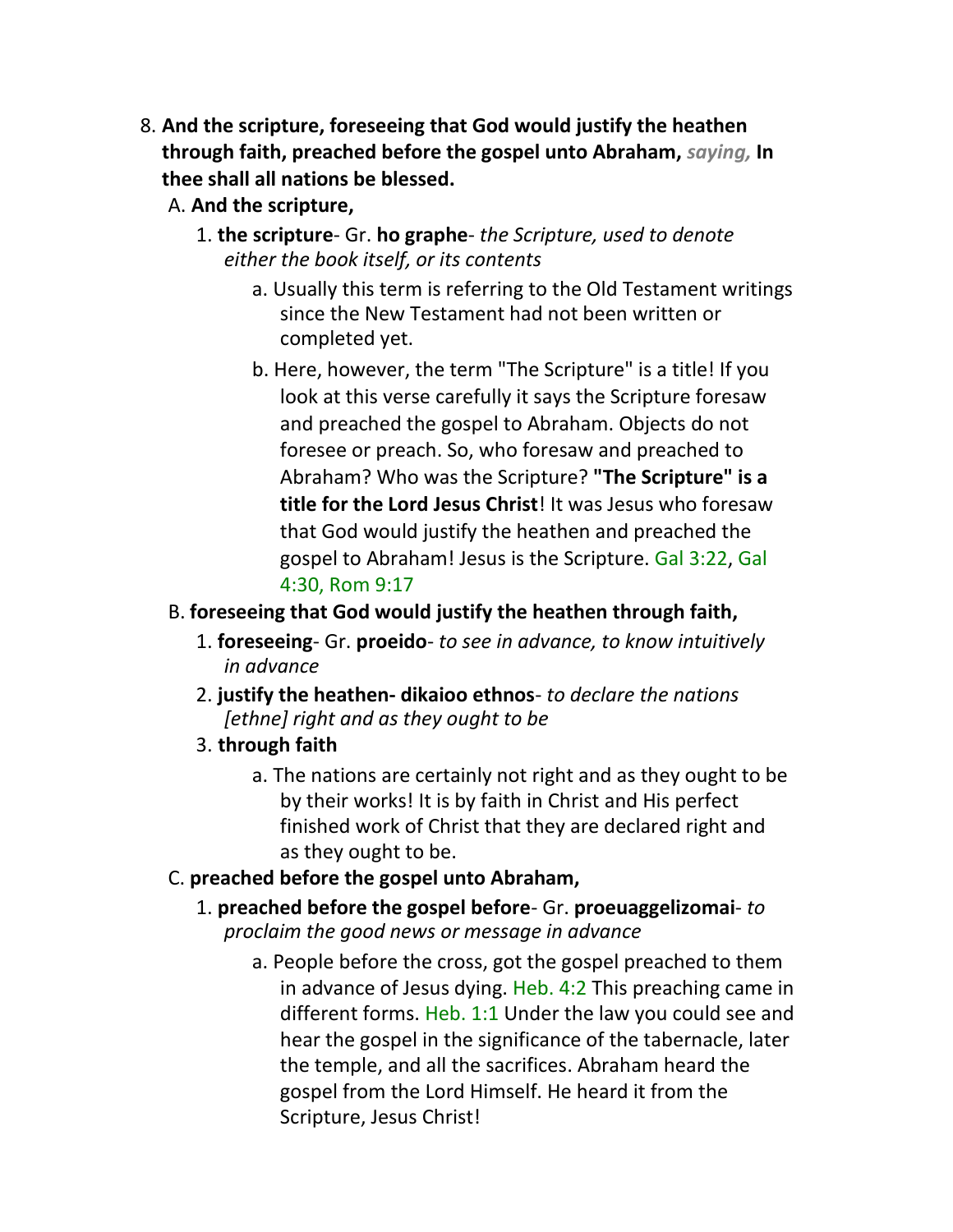## 2. **unto Abraham**

- a. When did the Lord preach the gospel to Abraham? It was in Genesis 12:3, Genesis 15:1-5. In Genesis 15, it says the Word of the Lord spoke to Abraham. Jesus is the Word of God.
- b. Later in Genesis 22:15-18, Abraham obeyed the Lord by taking Isaac to Mt. Moriah to sacrifice him in obedience. However, it says the Angel of the Lord stopped him and told him that in his SEED all the nations of the earth would be blessed through him. Another Old Testament title for Jesus was "The Angel [Messenger] of the Lord." The word angel means messenger. Jesus is not and never was an angel. However, He is the **Messenger of the Lord**.

# D. **In thee shall all nations be blessed**

# 1. **nations**- Gr. **ethnos**

- a. All nations outside of Israel
- b. It was never God's intention to only save and redeem Jews. He intended from the very beginning to provide salvation for every man, woman, and child that has ever lived or will ever live. Rom. 3:28-30 Not all will accept His offer and gift of salvation, but He provided it to everyone. 1 John. 2:2

#### 2. **be blessed-** Gr. **eneulogia**- *to be blessed- well-spoken of in*

- a. We are blessed in Abraham's Seed- Jesus!
- b. We are well spoken of by God in Him! We need to stop and meditate on those verses that tell us who we are "in Him". That is who we are in our spirit!

# 9. **So then they which be of faith are blessed with faithful Abraham.**

### A. **So then**

1. Since Abraham and the nations were blessed by faith, we can conclude we who believe in Christ are blessed with believing Abraham as well.

#### B. **they which be of faith**

1. We are saved and blessed out from faith, not by works.

#### C. **are blessed**- Gr. **eulogeo**- *to speak well of*

- 1. We are blessed as a Christian by grace through faith. We do not deserve the least of God's blessings by our own merits.
- 2. It is important to know that many of God's blessings are contained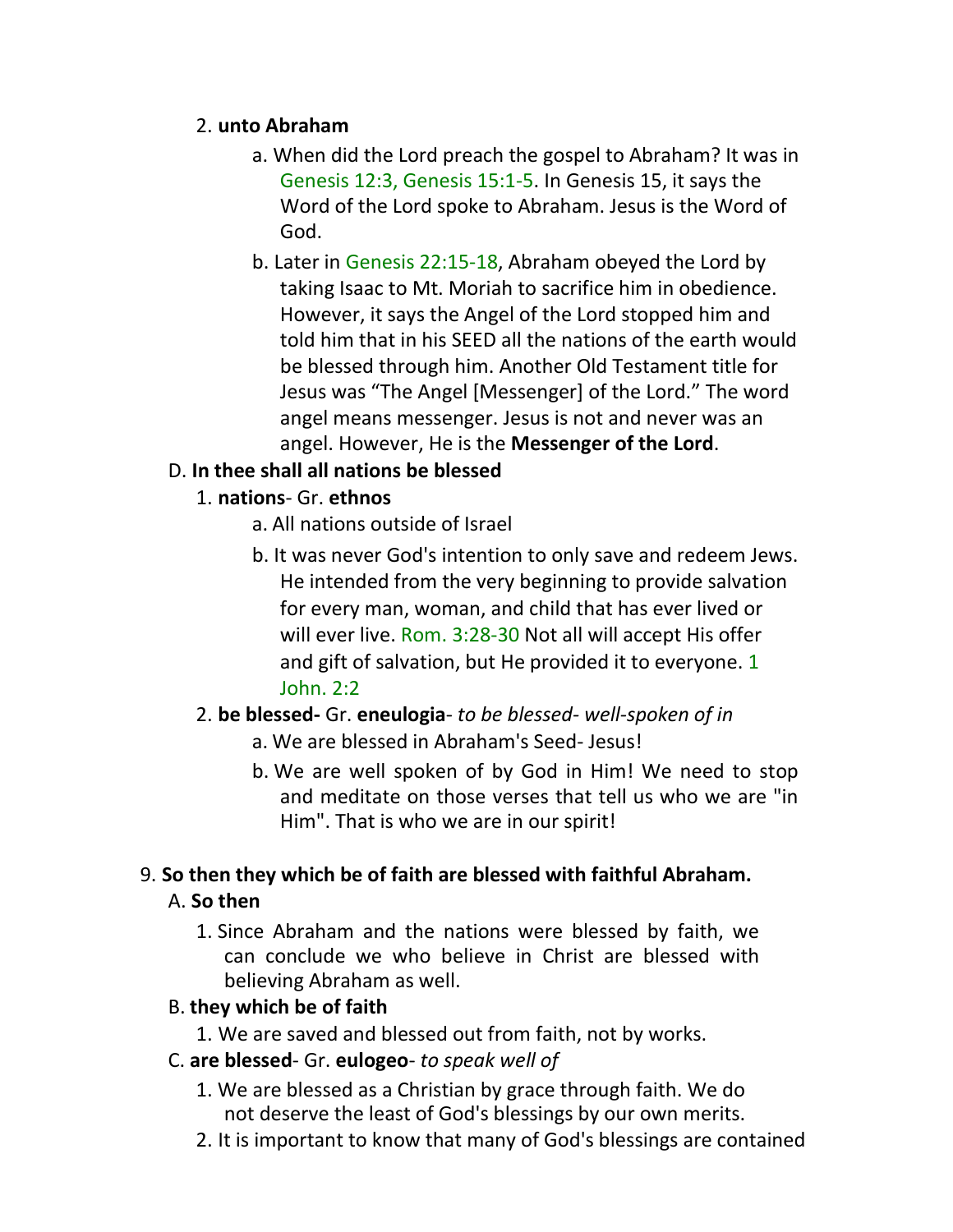and released in the fruit of the Spirit. For instance, Proverbs says that a faithful man will abound with blessings. Prov. 28:20 The fruit of the Spirit are manifestations of the grace of God in our life. They are not produced by our own efforts or own goodness.

3. It is important to maintain the walk of faith in order to manifest the fruit of the Spirit. There are blessings contained in and released in the nine fruit of the Spirit.

# D. **with faithful Abraham-**

- 1. Translate this "believing Abraham".
- 2. Abraham became faithful as his faith grew in the Lord. Abraham started out not so faithful! He disobeyed the Lord and brought his family from Ur. He was not faithful to his wife when he tried to give her away twice to two different kings! In each instance where he was unfaithful, Abraham was in unbelief and in fear. We will not be faithful if we are not in faith.
- 3. We will only become as faithful in our Christian life as our faith in the Lord grows. At the new birth we are given the measure of faith, but we can grow in the utilization of that faith. 2 Thess. 1:3
- 10. **For as many as are of the works of the law are under the curse; for it is written, "CURSED IS EVERYONE WHO DOES NOT CONTINUE IN ALL THINGS WHICH ARE WRITTEN IN THE BOOK OF THE LAW, TO DO THEM."**
	- A. **For as many as are of the works of the law are under the curse,**

# 1. **of the works of the law**

- a. Before we have seen that believers are said to be "of faith".
- b. Religious unbelievers are of the works of the law. It is possible for believers to walk according to the works of the law, but if they are born again, they are of faith- born out from faith.
- 2. **under the curse** Gr. **hupo katara** *under imprecation, curse*
	- a. Notice the singular- *the curse*. Many will say this verse speaks of the curses that are found in Deut. 28. There we see the plural- *curses*. This verse is not referring to Deut. 28. The curses of Deut. 28 are spoken to the nation of Israel and what would happen to them if they forsook the law. If someone today tries to follow the law, it does not mean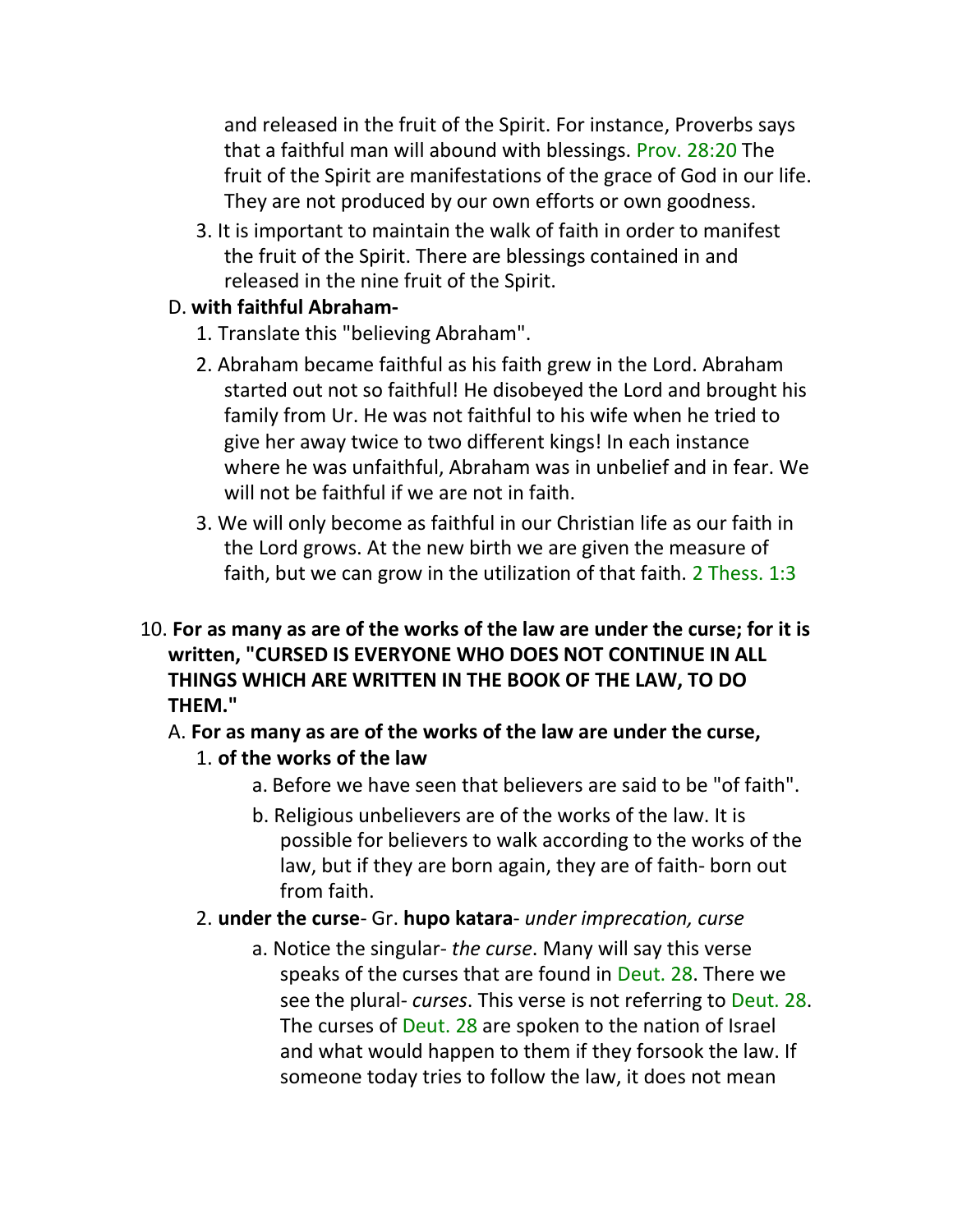that all the curses of Deut. 28 would come on them. Now, I will say concerning Deut. 28 that all the curses found in that chapter have been taken by Jesus on the cross and we are redeemed from them. It is scriptural to claim freedom from any of those curses in Deut. 28, but this verse is not talking about Deut. 28.

b. This curse is explained in this verse below.

## B. **for it is written**

- 1. Those that are under the law only have a relationship with what was written. They did not have a personal relationship with the living God. There were some in the Old Testament that understood and received grace and therefore had a personal relationship with God, such as David.
- 2. If we only live by principles and formulas, then we do not have the proper relationship with the living God.
- C. **cursed is everyone who does not continue in all things which are written in the book of the Law**
	- 1. **cursed** Gr. **epikataratos** *accursed, execrable, exposed to divine vengeance, lying under God's curse*
		- a. What is the curse of the law? It is the curse of having to perfectly and without ceasing keep all things written in the law. Of course, this includes the repercussion of failing to do so which is death!
		- b. Living under the law brings wrath because no one can keep it perfectly, all the time, in all points. Rom. 4:15
	- 2. **continue** Gr. **emmeno** *to remain in*

# 3. **all things**

- a. If you want to become justified before God by the law, you have to always keep ALL THINGS that are written in the Book of the Law. James 2:10, Deut. 27:26, Jer. 11:3
- b. This is an impossibility in two ways. First, it is impossible because of man's heart and flesh. You cannot get perfection from that which is corrupt! Second, it is impossible to do all things written in the Book of the Law because the temple has been destroyed in Jerusalem. Many things in the law depended on the temple and the sacrifices made there. Every Jew had to go to Jerusalem to the temple three times a year and sacrifice. That is impossible today. God has made it impossible to even keep the law today even if you tried.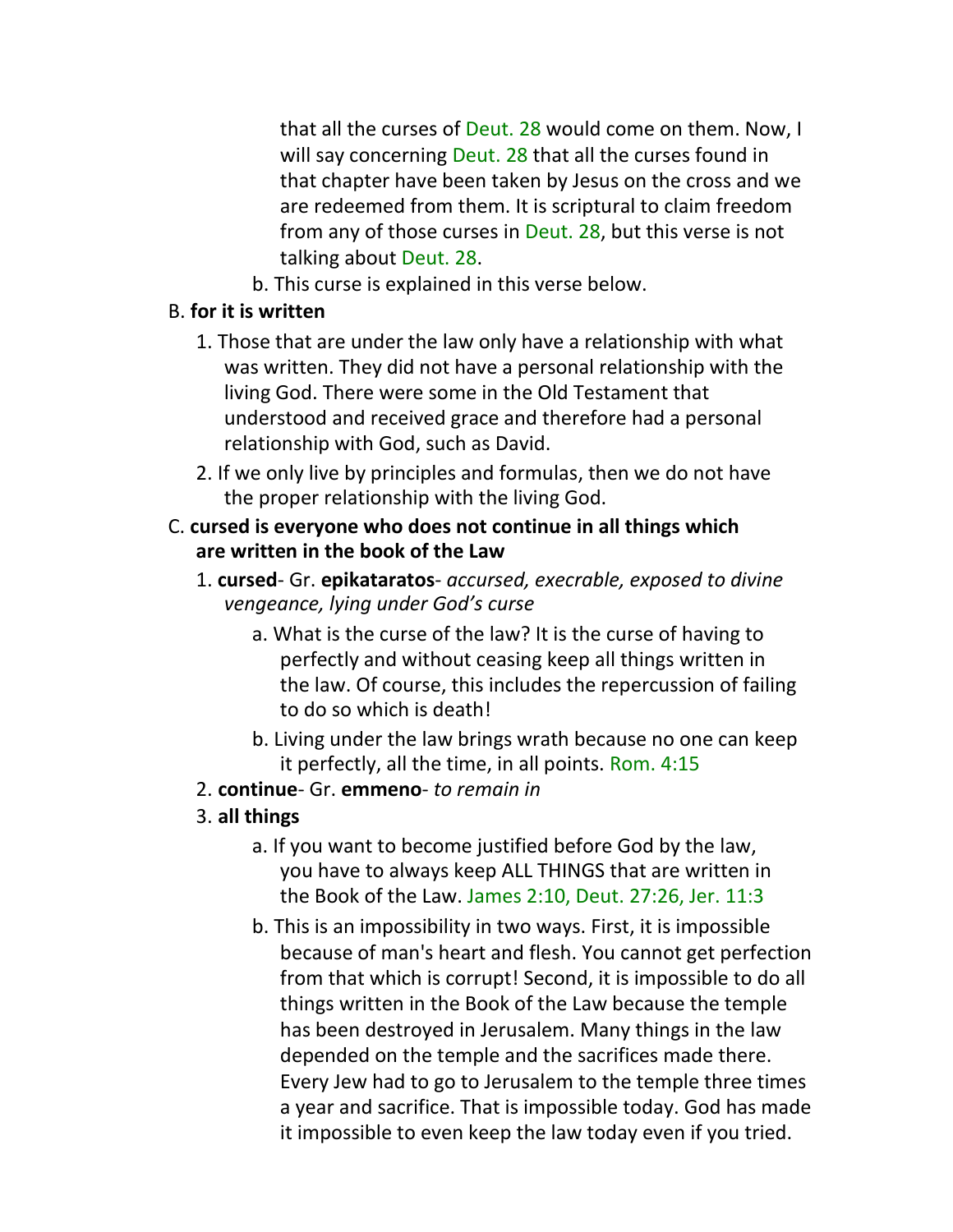No Jew can fulfill all things written in the law as long as the temple is gone.

## 4. **written**

a. Again, the only relationship you had with God under the law was with what was written. It is hard to have a relationship with cold stone tablets! We should have interaction with what has been written- the Bible, but it should lead you to know and interact with the living God. You can relate to Him as your Father.

# 5. **book of the Law**

a. This refers to the first five books of Moses- *the Torah.*

# D. **to do them**

- 1. **do-** Gr. **poieo**
	- a. The focus in the law is upon *doing*. In the New Testament it is upon *believing* which impacts our doing.

# 11. **But that no one is justified by the law in the sight of God** *is* **evident, for "THE JUST SHALL LIVE BY FAITH."**

# A. **But that no one is justified by the law in the sight of God is evident,** 1. **no one**

- a. There has never been a person that was justified by the law. Even Jesus was not! Jesus was born Just. He was Just under the law, but not by the law. He was Just by His holy nature. All mankind are born sinners. The law can only expose sin, not remove sin, or make you right with God.
- b. Man's sin nature produces sins. There is no one that does not sin, because all are sinners. 1 Kings 8:46 Every human is guilty before God by nature and deed. The law can only pass sentence, not justify. The law must be satisfied. Jesus fully satisfied the law. The law became a happy camper by Jesus' perfect life and perfect sacrifice for us on the cross. The debts under the law have been paid in full. Jesus cried out- **IT IS FINISHED**- literally meaning-**PAID IN FULL**!! John 19:30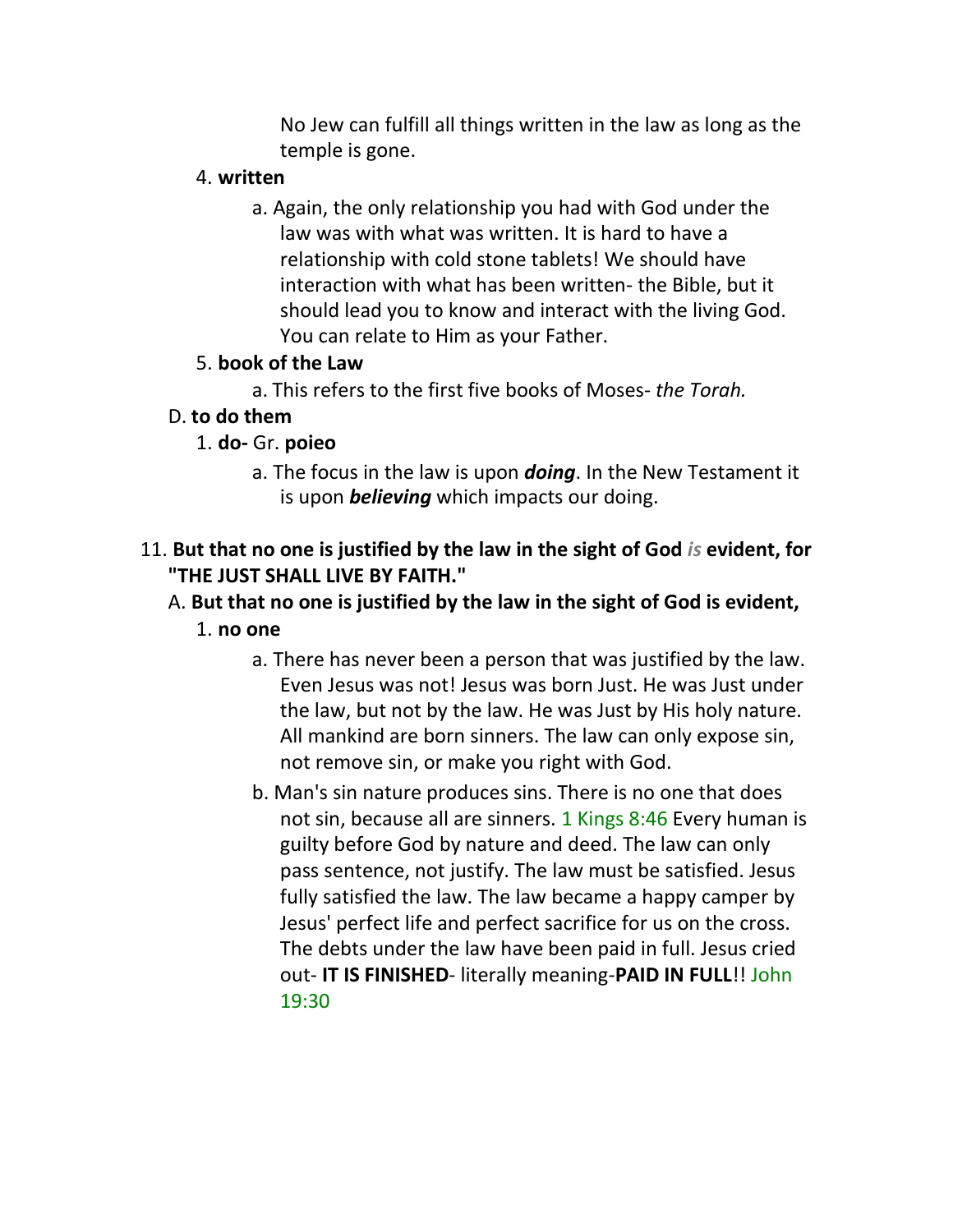# 2. **justified by the law**

a. This means to become right by your own efforts. This is what is meant by the term "self-help". One of the most popular book sections at your local bookstore is the self-help section. People are addicted to self-help. Religion is a selfhelp club. It is impossible for that which is corrupt to become perfect of itself. A bad apple that has fallen from the tree cannot heal itself, climb back up into the tree, and re-attach itself. That is what people in religion are trying to do!

# 3. **in the sight of God**

- a. This is an important phrase. No man is justified by their own works **in God's sight**. It is possible to look right in people's sight, but not God's. God looks past the outward actions to the heart from which they originate. Saul of Tarsus said under the law he was blameless. Phil. 3:6 People could not find fault with the actions of Saul. However, it was revealed to him he was the chief of sinners. 1 Tim. 1:15 It was said of Job and Noah that they were blameless, but they were sinners in need of salvation in God's sight.
- 4. **evident** Gr. **delos** *clear, evident, manifest*

# B. **for the Just shall live by faith**

- 1. The Just shall live by faith. Hab. 2:4; Rom 1:17; Heb 10:38 This was the revelation that brought Martin Luther to salvation and the Great Reformation to the forefront.
- 2. The point of justification is life or death. Sin brought death. Righteousness brings life. Rom. 5:17 Man had a death problem. They were spiritually dead. No amount of works and effort could give new life to their dead spirits. Christ came and took man's death and brought man out of death by the resurrection. He gives new life to those who believe. This comes through justification. We are made alive spiritually by faith. We are to live our daily lives by faith and blessed are those who die in faith.

# 12. **Yet the law is not of faith, but "THE MAN WHO DOES THEM SHALL LIVE BY THEM."**

# A. **Yet the law is not of faith,**

1. The law had nothing to do with faith. There can be no dependence upon God under the law. The law was all about man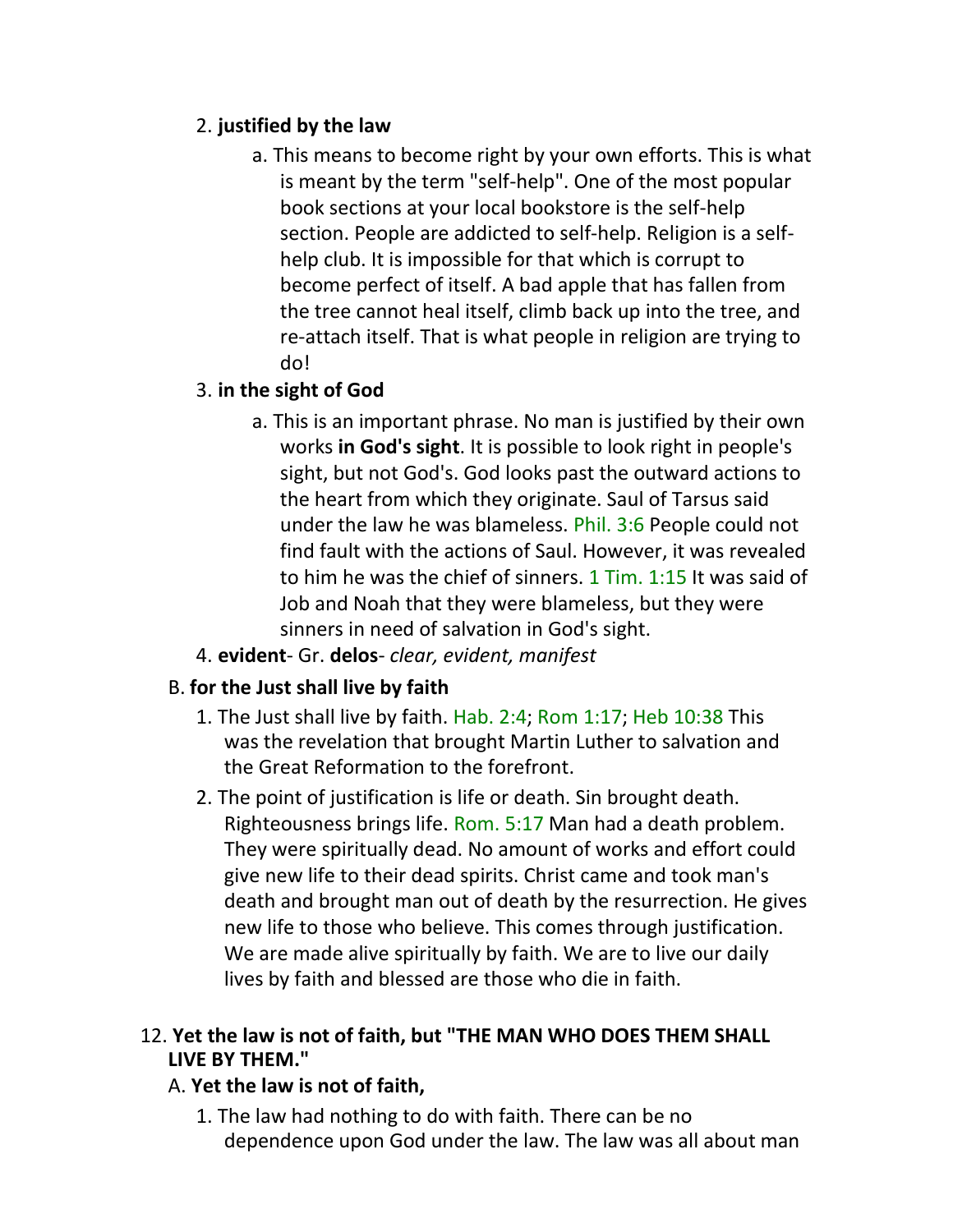performing for God. Grace is where God performs for us, and then empowers us to perform for His glory to the benefit of others.

- 2. Out of the 613 commands of the law, **not one of them is to pray**. Prayer is a language of dependence. Prayer is the medium in which we place faith in God's promises and receive grace to glorify Him in the earth. The law is not of faith. The law is of works.
- 3. Sure signs you are operating in self effort in your life is prayerlessness and unbelief. Prayerlessness and unbelief are ugly cousins.

## B. **but, the man who does them shall live by them.**

- 1. This means that if a man could keep all the commands of the law all the time then he would stay alive. However, man was spiritually dead to start with! The wages of sin is death, but man was dead spiritually already. Rom. 6:23 The breaking of the law demands death. Everyone has sinned and is under the death sentence. God provided animal sacrifices so that man did not have to die for his sin. No one could keep the law so that is why no person can be justified or live by the law. No one could give themselves new life in their dead spirit by their works even if they could keep all of the commands.
- 2. The law was to stir up transgressions so that people would realize that there was something seriously wrong in their heart. The law was to bring people to understand that they were sinful and corrupt and needed salvation. They needed a new heart and a new life., Ezek. 18:31, These are promised and realized in the New Covenant! Ezek. 11:19, Ezek. 36:26
- 13. **Christ has redeemed us from the curse of the law, having become a curse for us (for it is written, "CURSED IS EVERYONE WHO HANGS ON A TREE"),**
	- A. **Christ has redeemed us from the curse of the law,**
		- 1. **redeemed** Gr. **exagorazo** *to redeem by payment of a price; to recover from the power of another, to ransom, buy off; to buy up, to buy up for one's self for one's use*
			- a. This word redeemed means to buy back by payment of a ransom price from the power of another. We had incurred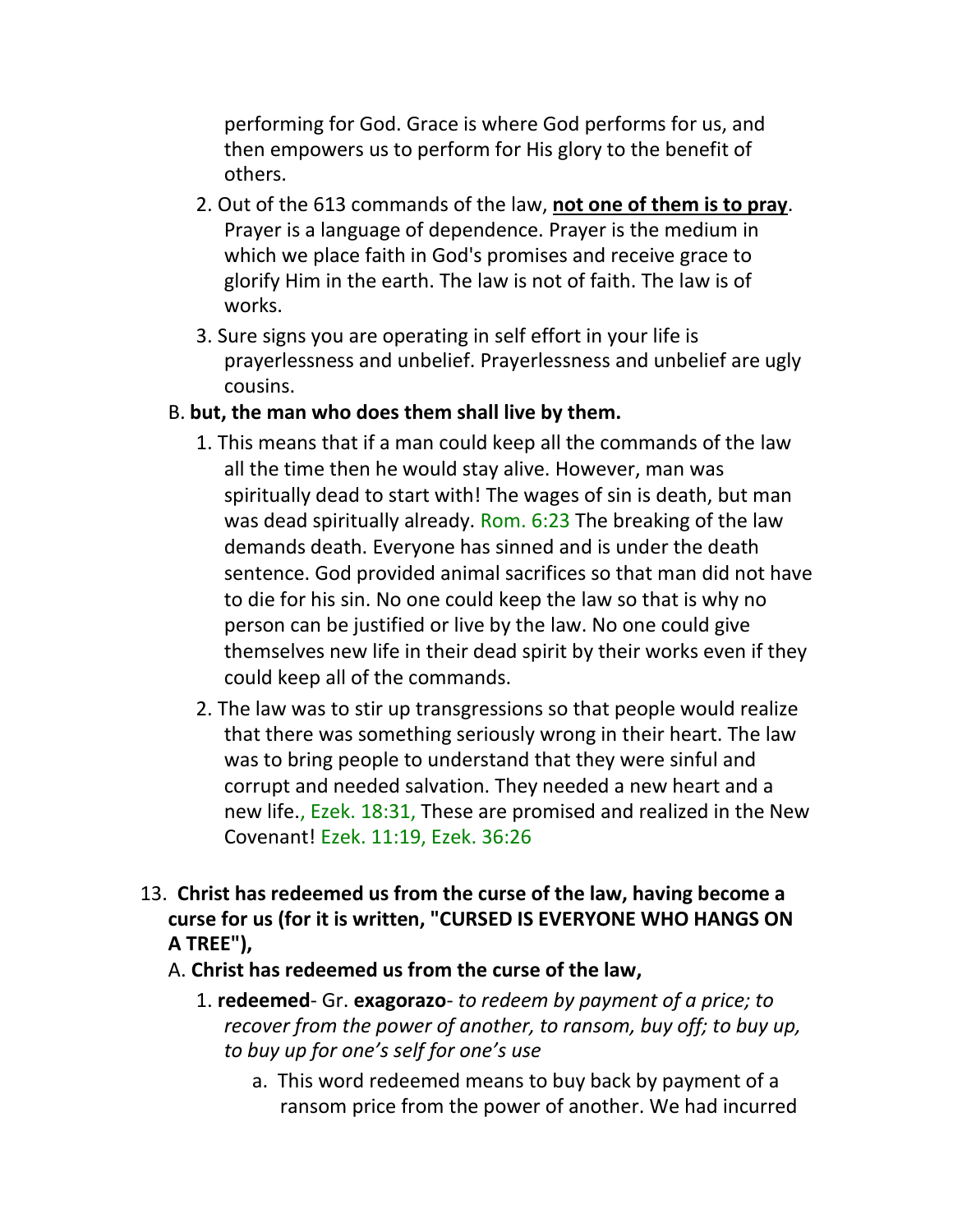debt to God by breaking His law. The law demanded a just payment which was death.

b. The currency of exchange for our liberation was the precious eternal blood of Christ. 1 Pet. 1:18-19 Life is in the blood. Lev. 17:11 Since the blood of Christ was incorruptible, we have an eternal redemption! Heb. 9:12 Hallelujah! The life of Christ was poured out unto death for us. In doing so, the debt to God, by broken justice under the law, was fully paid and satisfied.

## 2. **curse of the law**

- a. Again, the curse of the law is singular, so it does not refer to the curses of Deut. 28. It is true we are redeemed from all the curses under the law; however, the singular curse of the law is the curse of having to live and relate to God by the law. The curse of the law is that it was a ministry of condemnation and death that could not bless, but only condemn those under it.
- b. Jesus has forever satisfied the law for us. We no longer have to base our relationship with God upon our performance. It is now based upon Christ's perfect performance and finished work for us. We are redeemed from having to perform FOR God anymore! Now we are free to live and perform FROM God's empowering presence in us! We no longer are to perform FOR God for Him to bless us, but we now perform FROM God's blessing in us in order to bless others!

#### B. **having become a curse for us**

#### 1. **become a curse**

- a. Jesus became a curse for us. It does not say He bore the curse. It says He became a curse for us. He became sin for us. 2 Cor. 5:21
- b. Jesus became a curse and sin for us so we could become blessed and the righteousness of God in Christ! Eph. 1:3, 2 Cor. 5:21 If Christ did not become a curse and sin, we could not have become blessed and righteous!

#### 2. **for us**

a. Everything Jesus did was for us and as us. He was our representative from birth to death. He lived as us and for us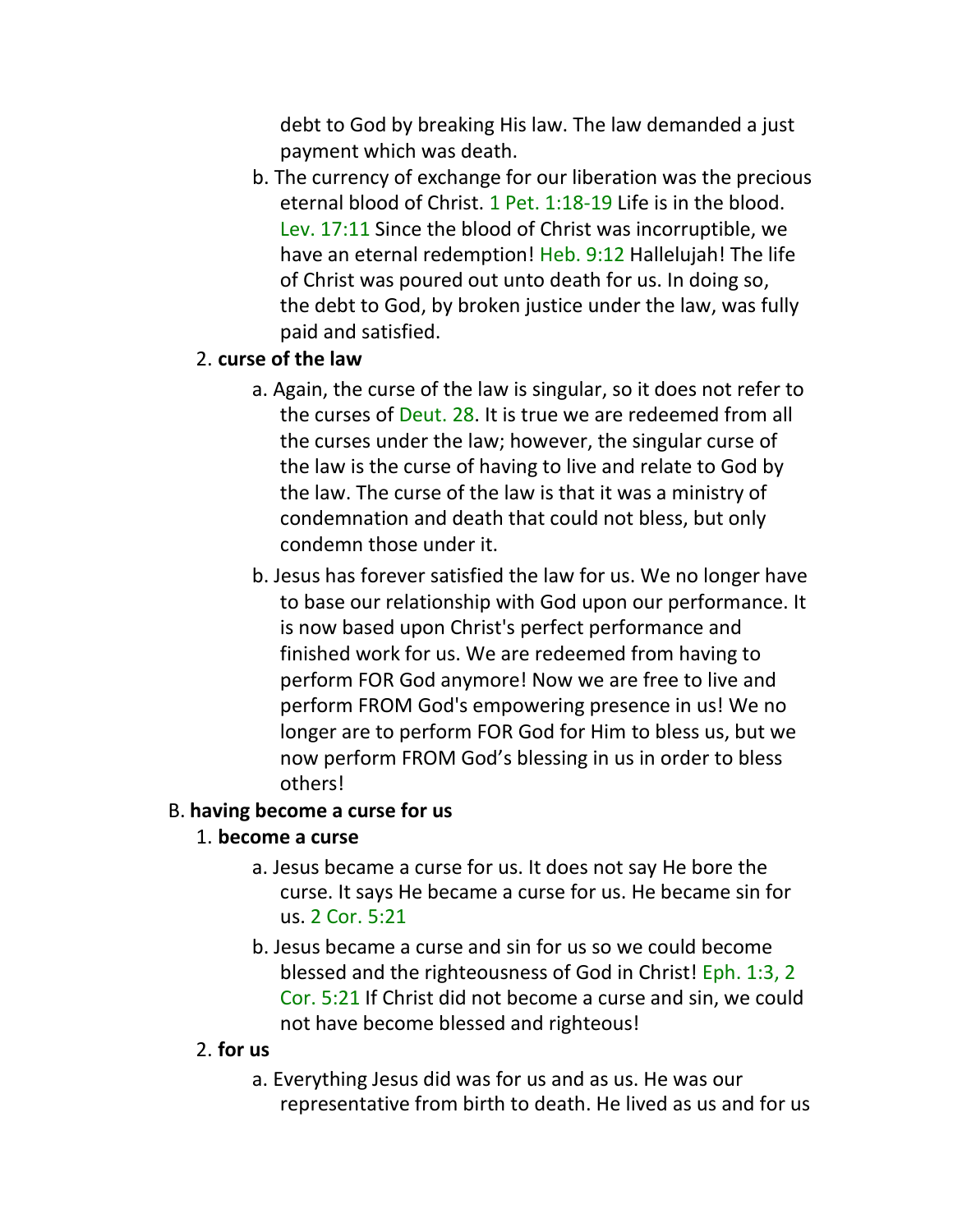to offer God perfect righteousness that God demanded from mankind. Jesus was our representative on the cross. He fully identified with humanity on the cross. He assumed our debts as His own. He died as us and for us. What happened to Him happened to us because He was a legal representative. This is identification.

- C. **for it is written, cursed is everyone who hangs on a tree**
	- 1. **hangs**-Gr. **kremannumi** *to hang up, suspend*
	- 2. **cursed is everyone who hangs**
		- a. If you were hung on a tree you were cursed. No doubt that Judas after betraying Jesus went and hung himself on a tree. Matt. 27:5 It is a tragedy that Judas chose to bear his own curse, instead of allowing Christ who hung on a tree to bear the curse for him. Judas could have been saved by faith, but he chose to bear his own curse in unbelief.
	- 3. **tree** Gr. **xulon** *wood*
		- a. Man [Adam] fell by partaking of a tree, so man's salvation is found by a Man [Jesus] partaking of another tree.
		- b. God commanded that those who were hung on a tree must be taken down before night fall. Deut. 21:23, Josh. 10:26-27 Jesus was taken down before night fall. John 19:31 After Jesus left, the earth has been in darkness. The church is the light of the world. We shine the light of God's grace and goodness to a dark world.
- 14. **that the blessing of Abraham might come upon the Gentiles in Christ Jesus, that we might receive the promise of the Spirit through faith.** 
	- A. **that the blessing of Abraham might come upon the Gentiles in Christ Jesus,**
		- 1. **blessing of Abraham**
			- a. Abraham was blessed with righteousness, health, and wealth. Gen. 15:6, Gen. 25:8, Gen. 24:1 It came by faith in God's grace, and not what he deserved.
			- b. The blessing of Abraham was passed down to each generation to someone that it was not owed to or deserved it. This was also called the blessing of the firstborn. In each generation the firstborn was rejected so the firstborn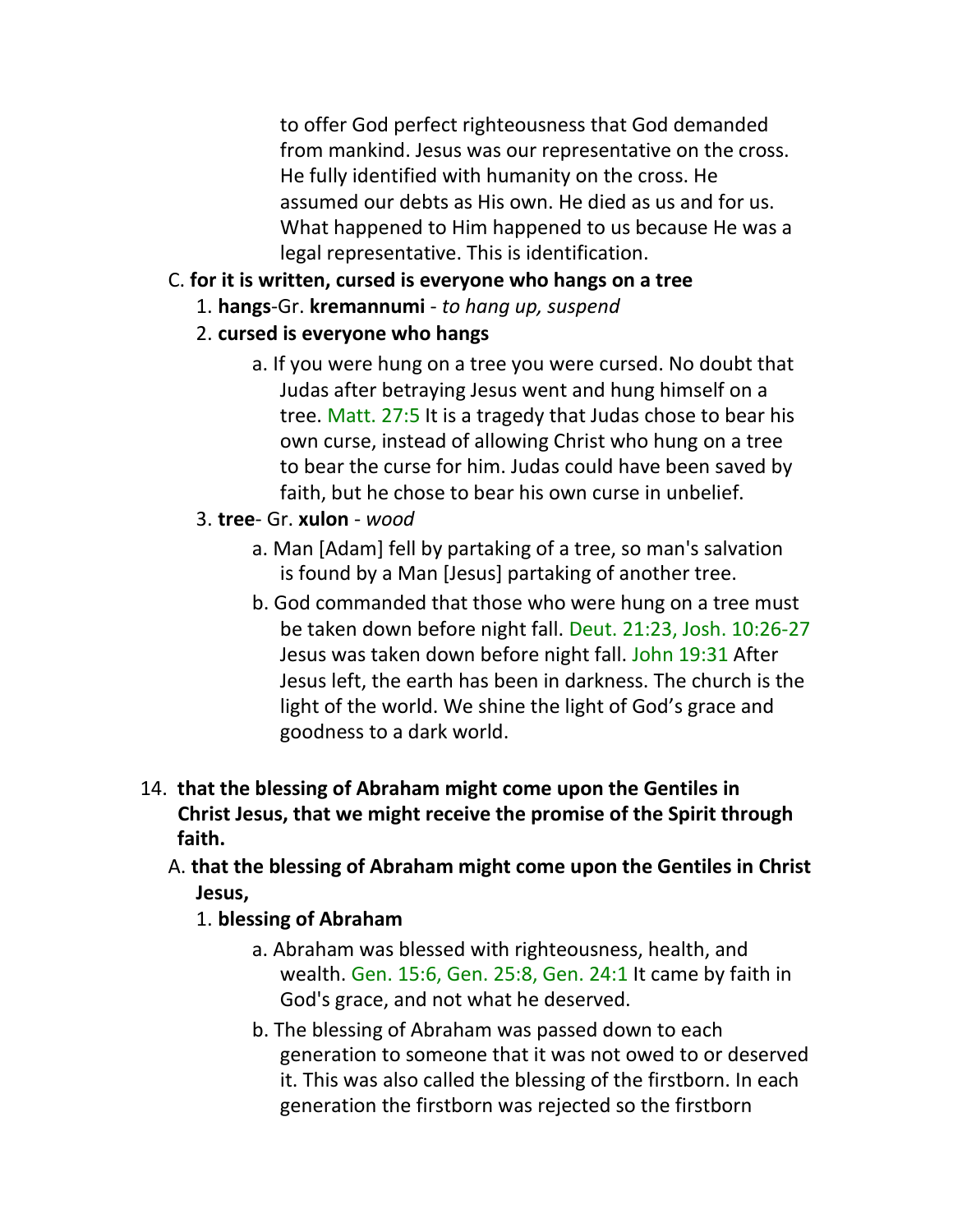blessing of Abraham came onto someone to whom it was not owed. Ishmael was rejected and Isaac received the firstborn blessing. Esau was rejected and Jacob received the firstborn blessing. Reuben was rejected and Joseph received the firstborn blessing. Manasseh was rejected and Ephraim received the firstborn blessing. Finally, God rejected His firstborn, Jesus, on the cross so that the blessing of Abraham-the blessing of the firstborn would come upon us, to whom it was not owed and to whom it was not deserved. Hallelujah!

- c. Notice something in these two verses- 13-14. Jesus redeemed us from the curse of the law, so that the blessing of Abraham could be given to us. You would think that if Jesus redeemed us from the curse of the law, we would then get the blessing of the law. What do verses 13-14 mean then?
- d. The covenant of Abraham was a covenant of grace. It revealed God's grace and that God blesses man by grace and not by their deservedness. However, the Abrahamic Covenant was incomplete. It had missing revelations that were needed to bring man to salvation. The Abrahamic Covenant was deficient in that it did not reveal God's holiness, justice, and hatred for sin. It did not reveal the nature of man which was sinful and corrupt. It also did not reveal what God would have to do to deal with man's sin in order to save mankind. To fill in this missing revelation, God added the law. Gal. 3:19 The law gave the missing revelations. The law revealed God's holiness, justice, and wrath on sin. It also revealed to man his true corrupt nature before God. It also vividly portrayed what God would have to do to redeem us from sin, which was to die for us sacrificially!
- e. The law was given as a test case for all humanity. God selected out of the well of humanity a group of people- the Jews. They were no different than the rest of humanity. They were selected for a test case for all of humanity. The Jews were given special privileges and covenants. The law was given to the Jews to see how they would fair. They failed miserably! The test group was a miserable failure.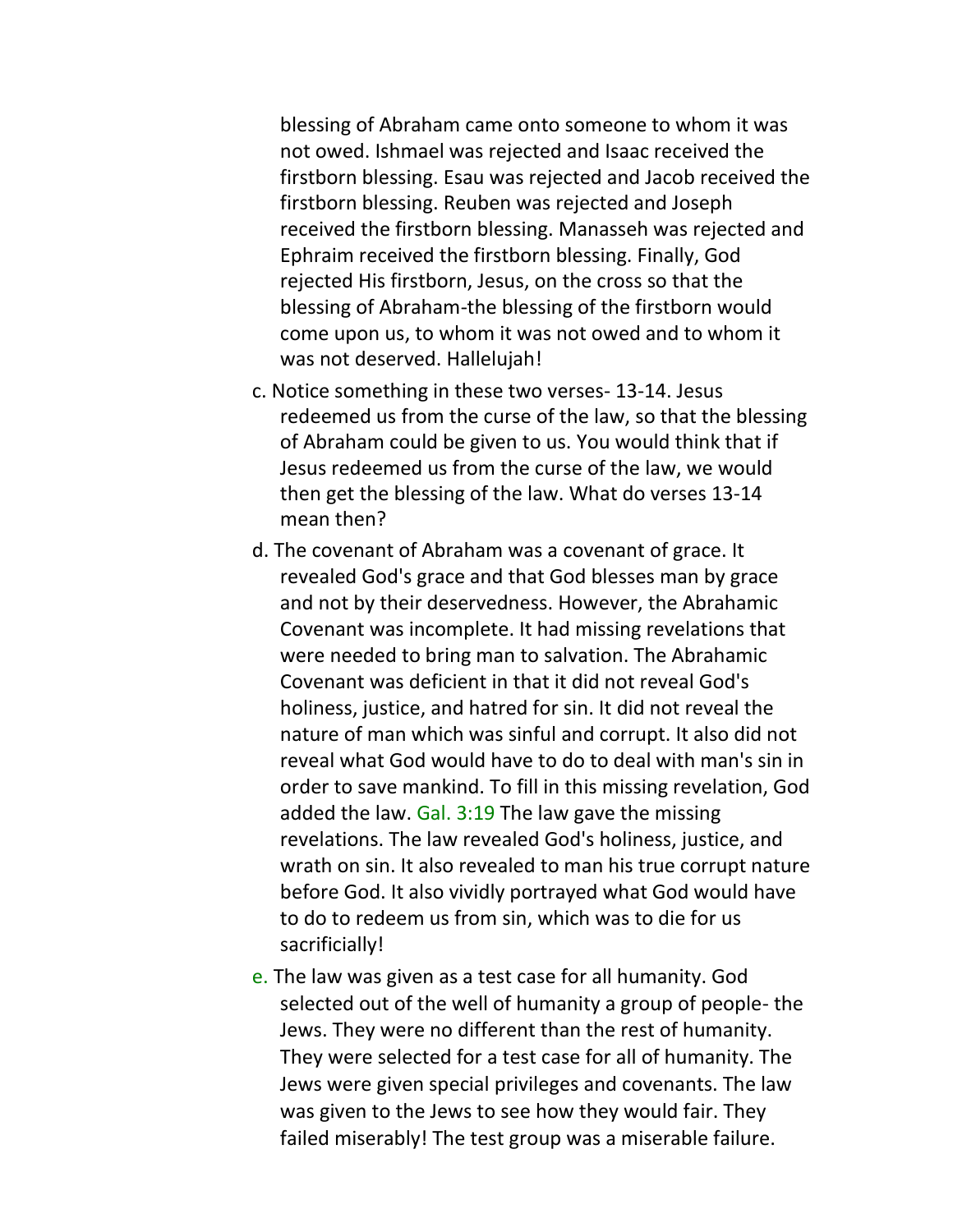Just like a scientist taking a water sample out of a well and testing it, so God did with the Jews. If the test sample the scientist selected was proven polluted, then the well from which it came would be condemned. So, it was with all of humanity. When the test group [the Jews] were found to be corrupt and guilty, all of humanity from which the Jews were taken out of were condemned as well. The law made all of mankind guilty before God. Rom. 3:19

f. The law was a barrier to the blessing of Abraham from coming to both the Jews and Gentiles. The guilt the law brought had to be dealt with before the full blessing of Abraham could be given in its fulness. Jesus came and took upon Himself the full penalty for the broken law and fulfilled the demands of the law in full. In His death He caused all to die to the law. The law then could be put aside, and for those who believe, the blessing of Abraham could then be given freely. God could now be Righteous in blessing us freely.

#### 2. **might come upon**

a. Notice the word "might". This means that it is not automatic. You have to believe and receive the promise. Universalism is error.

#### 3. **the Gentiles in Christ Jesus**

a. Now that the law which brought condemnation to mankind has been removed, by it being fulfilled, the Gentiles could equally receive the grace of God along with Jews. Performance or nationality was no longer a question under grace. Grace is given freely because of what Jesus did. All can receive grace if they believe. The blessing of Abraham now has come upon anyone who believes in Christ. Righteousness, health, and wealth now belong to us through faith!

# B. **that we might receive the promise of the Spirit through faith**

#### 1. **might receive**

a. Again, notice the word "might". It is not automatic. Again, universalism- *everyone is automatically saved* is a grievous error. The promise must be received! This is an act of choice to believe and claim as one's own.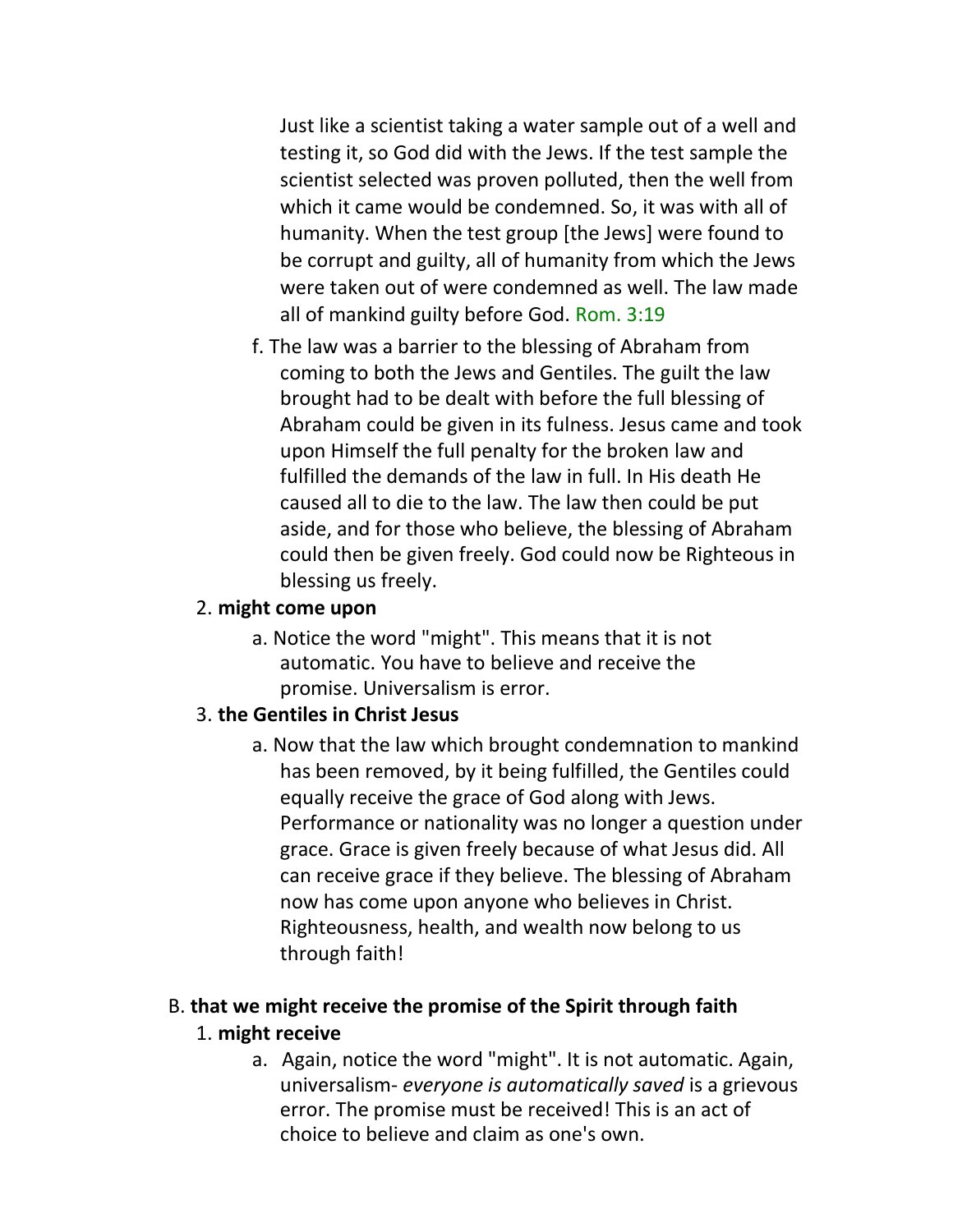- b. **receive** Gr. **lambano** *to take with the hand, lay hold of; to take what is one's own, to take to one's self, to make one's own; to claim, procure, for one's self; of that which when taken is not let go, to seize, to lay hold of, apprehend*
- 2. **promise** Gr. **epaggelia** *to announce upon; promise good to*

# 3. **of the Spirit**

a. The blessing of Abraham is realized through the new birth. The new birth is God's beach head of operation in man. Those who believe upon Christ are given new birth in their spirit. Everything that the blessing of Abraham contains is given to us in our reborn spirit when we are saved. We are like Prego- it is all in there! The forces of righteousness, health, and prosperity have been placed into our reborn spirit! The Holy Spirit has come to dwell in our spirit. The divine presence of God is now in us. Wherever the ark of God's presence rested in the Old Testament there was blessing to that place. The ark of God's presence is now in us! If we believe and receive this promise, then we will experience blessing as well!

#### 4. **through faith**

- a. All of God's blessings do not come automatically to us. If so, then everyone would be equally blessed in their daily lives. The blessings of God must be received by faith. That is why many Christians are not experiencing blessing. They are either trying to earn God's blessings, or they are in unbelief and are not laying hold of them by faith.
- 15. **Brethren, I speak in the manner of men: Though** *it is* **only a man's covenant, yet** *if it is* **confirmed, no one annuls or adds to it.**

#### A. **Brethren,**

- 1. Paul is speaking to believers both Jew and Gentile
- B. **I speak in the manner of men:**

# 1. **manner of men**- Gr. **kata anthropos**

a. Paul means he is now using a natural analogy to teach about the covenant of the law. Paul would often do this in his teaching. Rom 6:19; 1Co 15:32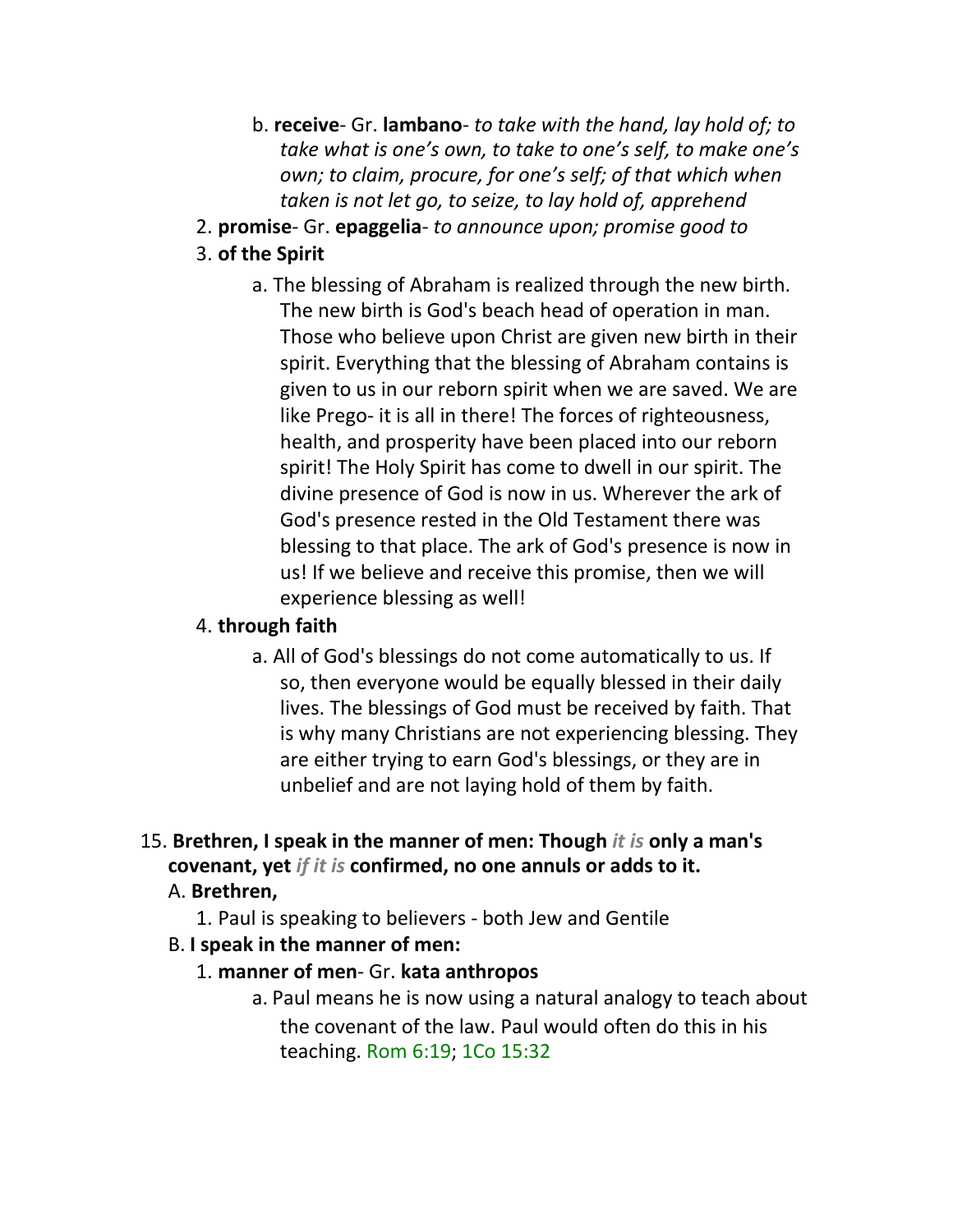- C. **Though it is only a man's covenant,**
	- 1. **covenant** Gr. **diatheke** *a disposition, arrangement, of any sort, which one wishes to be valid; a compact, a covenant, a testament*
- D. **yet if it is confirmed,**
	- 1. **confirmed** Gr. **kuroo** *to make authoritative; to confirm publicly or solemnly, to ratify*
- E. **no one annuls or adds to it**
	- 1. **annuls** Gr. **atheteo** *to do away with, to set aside, disregard; to thwart the efficacy of anything, nullify, make void, frustrate; to reject, to refuse, to slight*
	- 2. **adds** Gr. **epidiatassomai** *to ordain besides, to add something to what has been ordained; to appoint besides, that is, supplement*

a. Paul is saying that the law was not a supplement to the Abrahamic Covenant. These were two separate covenants. Since the Abrahamic Covenant was given first it was not annulled by the giving of the law. When the law was given the Abrahamic Covenant was still in effect for those who believed and chose to receive grace by faith. Under the law there were believers who switched from operating under the law to operating under the Abrahamic Covenant. David was such a man. He got a revelation of the coming Messiah and of grace. When he sinned, with Bathsheba and murdered Uriah he should have died under the law, however, David received grace by faith. Any person under the law could have gotten a revelation of grace and switched covenants! Matter of fact, when God presented the law to Israel, they could have declined it, in order to stay in the Abrahamic Covenant!

- 16. **Now to Abraham and his Seed were the promises made. He does not say, "And to seeds," as of many, but as of one, "AND TO YOUR SEED," who is Christ.**
	- A. **Now to Abraham and His Seed were the promises made**
		- 1. **Now** Gr. **de** *but*
		- 2. **Seed** Gr. **sperma** *offspring, progeny*
		- 3. **the promises made** Gen 15:5, Gen. 22:18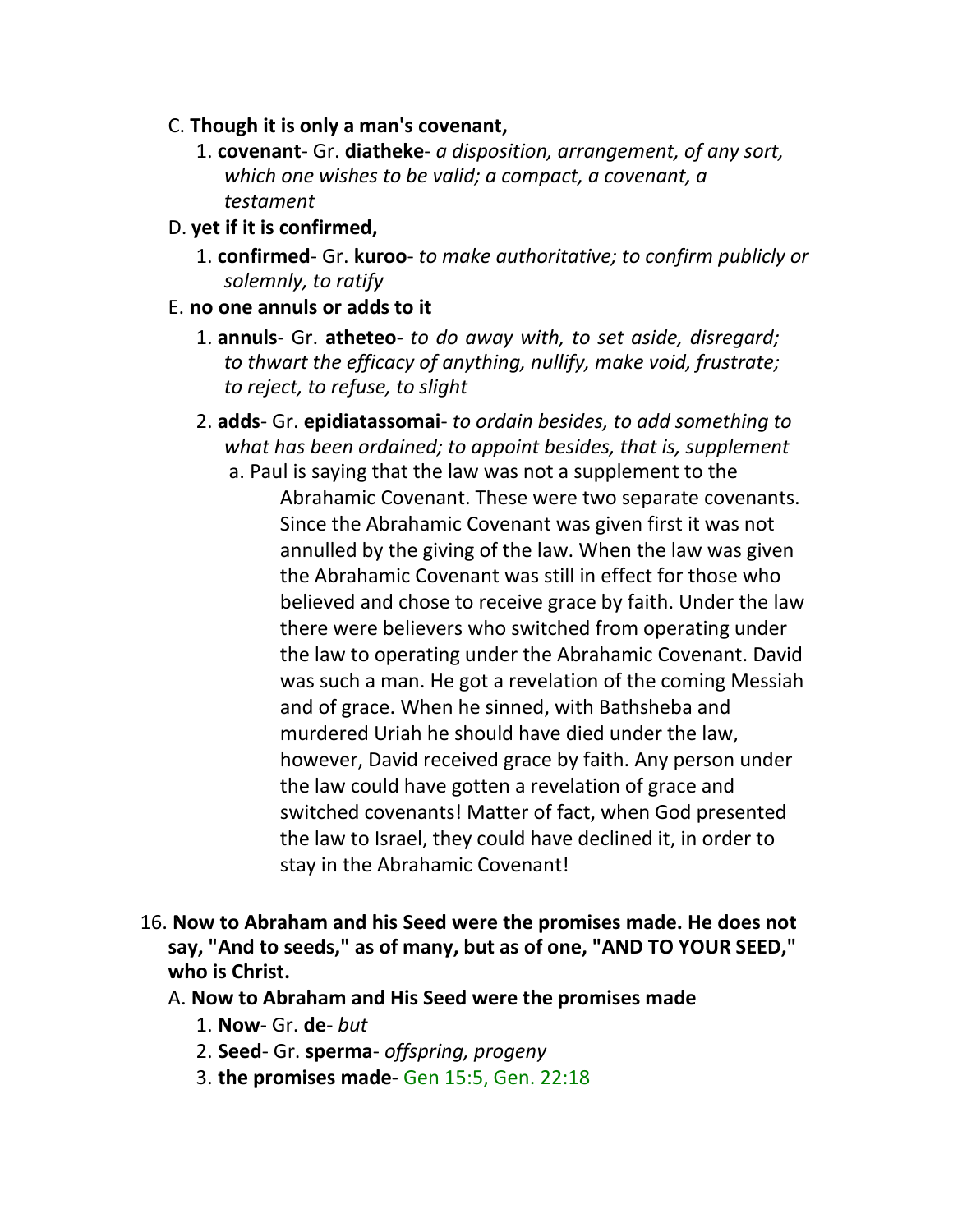### B. **He does not say, And to seeds, as many but as one**

# 1. **to seeds, as many**

a. This shows that not all the offspring of Abraham are heirs to the promise of righteousness. The physical Jews are not automatically saved, born again, and made right with God.

# 2. **but as one**

a. We were lost because of one person-Adam. We are now saved by one Seed- Jesus Christ.

# C. **and to your seed, who is Christ**

- 1. The one Seed referred to here is Jesus Christ. All the promises of God were given to Abraham and to his Seed- Christ. When we believe upon Christ, then God places us into Christ. We are saved, born again, and are made righteous. We are identified with Jesus and share what is true and belongs to Him!
- 2. There is a teaching today that all people are now in Christ because of Jesus' death for them on the cross. This is not true. The only way you enter into Christ is by believing **into** Him. When you see the phrase "believe on Him" in the New Testament, the word "on" comes from the Greek word **eis**, which means *into*. It should be translated **believe into Him**!
- 17. **And this I say,** *that* **the law, which was four hundred and thirty years later, cannot annul the covenant that was confirmed before by God in Christ, that it should make the promise of no effect.**
	- A. **And this I say,**
		- 1. **This I say** It is very important what the Word of God says, but more importantly than that, is what do you say? The Word can say one thing, but if you say something different than the Word then the Word cannot impact your heart and life in a positive way.
		- 2. Paul uses this expression, "This I say" seven times in his writings. Seven speaks of completion. In order to see the Word of God have completion in your life you need to speak the same thing the Word says! The Word says one thing, but you need to say the same thing for the Word to be completed and fulfilled in your life! It needs to be not only the Word that says it, but also "This I say!"

# B. **that the law,**

1. The Mosaic Law given on Mt. Sinai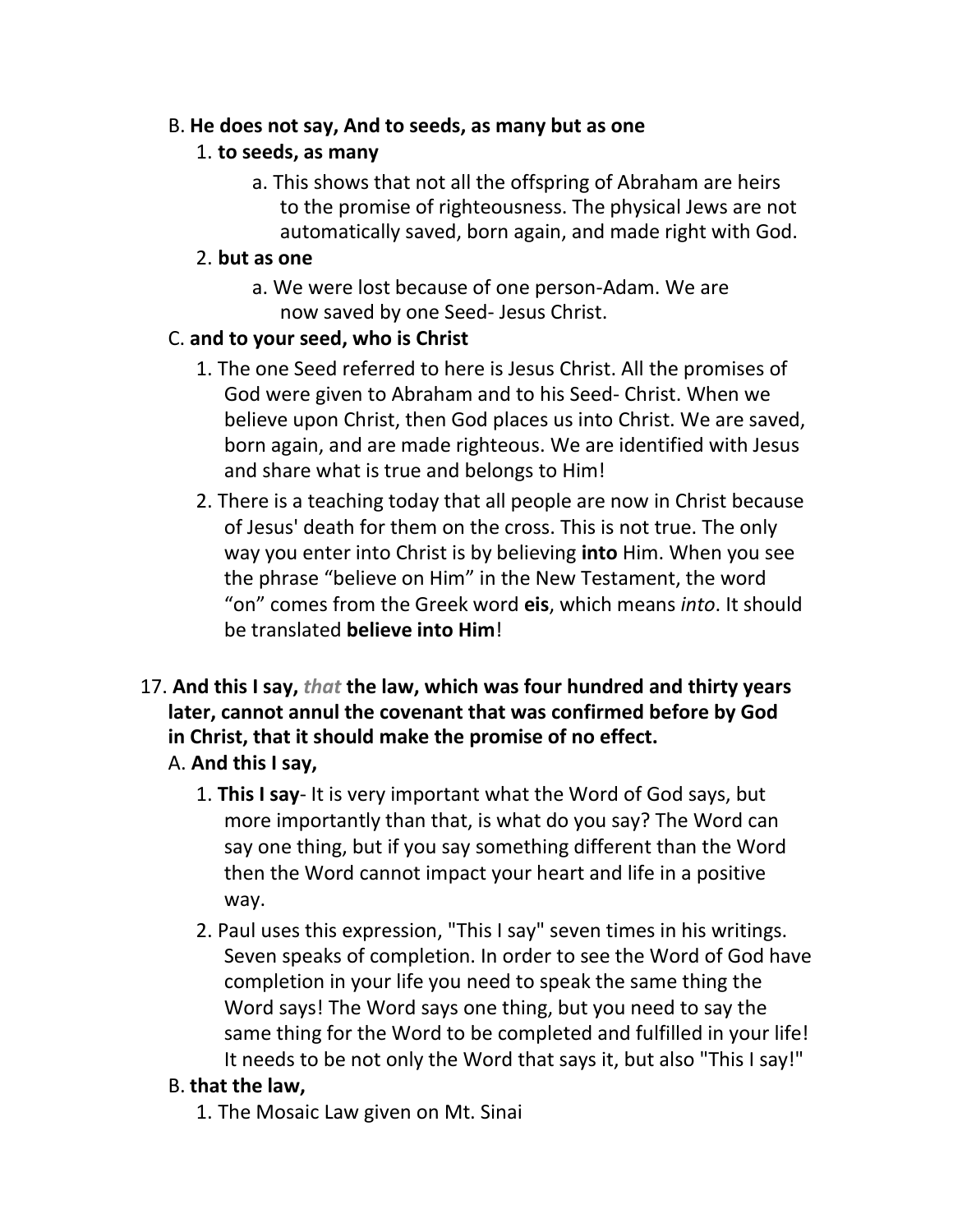### C. **which was four hundred and thirty years later,**

- 1. The Law was given at Mt. Sinai 430 years after God made a covenant with Abraham- Gen. 15. In Genesis 15 God told Abraham that the time of his people's release from bondage would be in 400 years. Gen. 15:13 This means that Moses was ten years premature in trying to deliver Israel from bondage! Because of his impatience and self-effort Moses was in the back side of the wilderness for 40 years. His act of self will and self-trust postponed God's timetable and plan 30 years.
- 2. Our own self will, and acts of impatience can delay God's plan in our life. We need to learn to wait on God and move when, where, and how He directs us.
- D. **cannot annul the covenant that was confirmed before by God in Christ,**

## 1. **annul-** Gr. **akuroo**- *to render void, deprive of force and authority*

- a. Once God has purposed something no one can disannul it. Is. 14:27 They can make it void in their own life, but God's purpose will still get done, with you or without you! God purposed to bring salvation to all mankind by grace through faith in Christ. The law did not annul God's purpose. It was used by God to actually fulfill His purpose in leading people to faith in Christ. The law was a schoolmaster leading people to faith in Christ. Gal. 3:24 The law was not against the promises made to Abraham- Gal. 3:21 It was given to help establish them!
- b. The Abrahamic Covenant was not annulled by the law, but the law was annulled by the fulfillment of the Abrahamic Covenant! Jesus came and lived under the law. He satisfied the law in every respect. Then He died in our place and bore our sins and penalty for breaking the law. The law was fully satisfied by the death of Jesus. Once the law was fulfilled it was annulled and set aside. The Abrahamic Covenant will never be annulled, but the law has been! Heb. 7:18

#### 2. **confirmed before**- Gr. **prokuroo**- **to make of force and authority before, to enact previously**

a. This means that the Abrahamic Covenant still had force,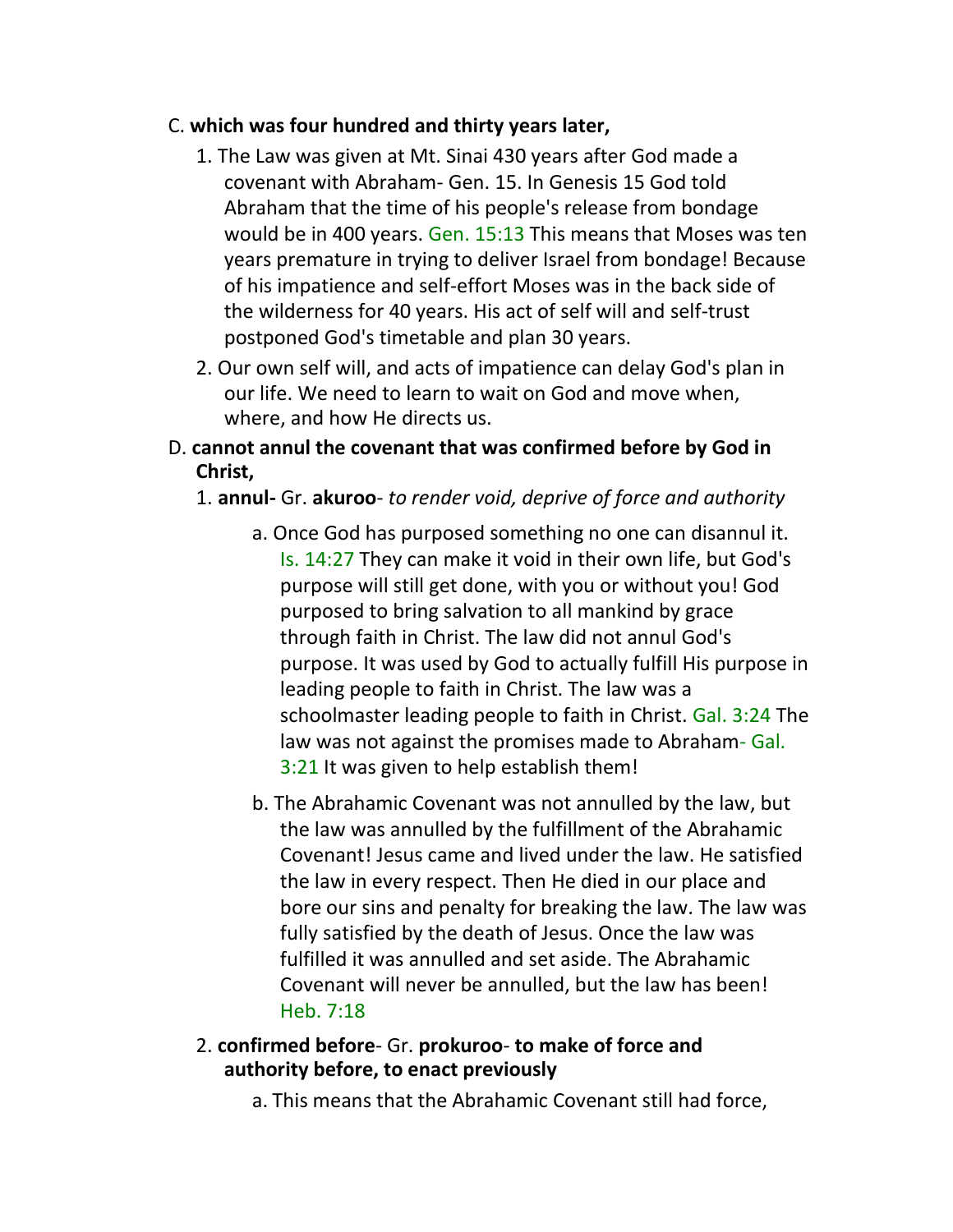authority, and effectiveness for those who chose to operate in it even during the time the law was in effect!

b. In Hebrews 11 we see the hall of faith. These men did great things in and through God. Some of the men in that list lived during the law. Everything these men did during the dispensation of the law in Hebrews 11 was wrought because the individuals operated in the Abrahamic Covenant and not that of the law. As we saw earlier that no miracle working power of God could be done under the law. Gal. 3:5, only by the hearing of faith is the miracle working power of God made effective.

#### 3. **before by God in Christ**

- a. This means that the Abrahamic Covenant involved God and Christ! In Genesis 15, God cut a covenant with Abraham. However, God put Abraham in a deep sleep first! Then God cut open animals and let their life blood bleed out on the ground. Then in between the pieces, a smoking oven and a burning torch met in the middle and the covenant was cut. What was the significance of the smoking oven and burning torch? They represented God the Father [smoking oven] Ps. 21:9 and Jesus Christ [the burning torch]. Is. 62:1
- b. The smoking oven represents God's holiness and divine wrath on sin. The burning torch speaks of the light of God's righteousness and beacon of hope for mankind. God is a Holy and Just God. He must punish all sin in its full. His righteousness demands it. However, He is also love and out of His deep love for mankind He decided to satisfy His own just demands by becoming flesh and taking all the wrath of broken justice upon Himself! Jesus took all the fiery wrath of God on the cross, for us. God's justice was fully meted out on us in the person of Jesus. Jesus paid the penalty for our sins, which was death. Three days later, Jesus rose from the dead. He now sent out His disciples with the burning torch message that righteousness can be had for free by faith! *Is. 62:1 says For Zion's sake I will not hold My peace, and for Jerusalem's sake I will not rest, until her righteousness goes forth as brightness, and her salvation as a lamp that burns.*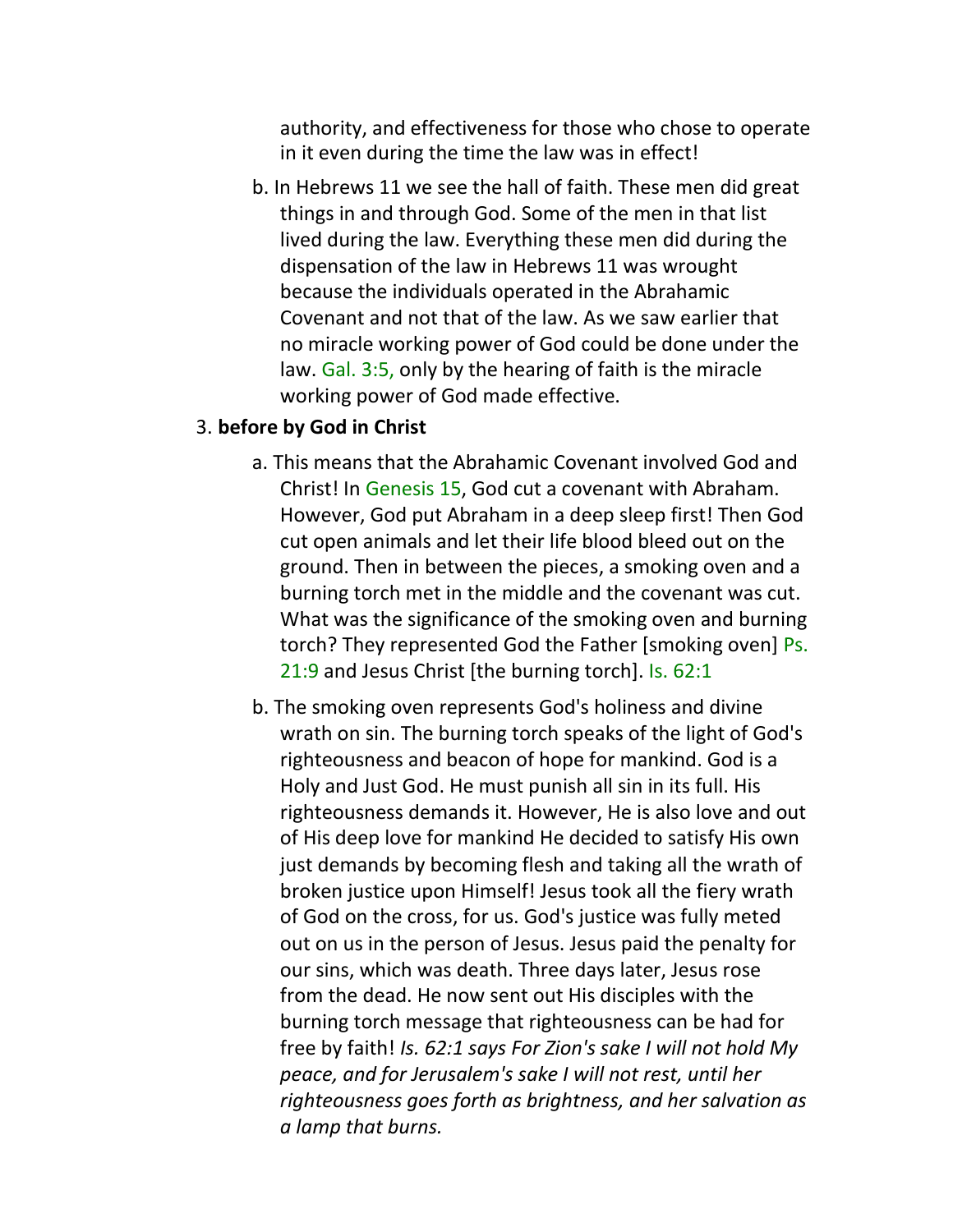Jesus is both God's righteousness and salvation!

c. The Abrahamic Covenant of grace was enacted between God the Father and His Son Jesus Christ. Christ was not only God's Son but Abraham's coming SEED. It is important to note that the New Covenant that we have in Christ is the fulfillment of the Abrahamic Covenant that the Father enacted with His Son Jesus- the Seed of Abraham. This means that you do not have your own covenant with God the Father. You were placed into a covenant between God the Father and Jesus Christ! You better be glad that the covenant was not made with you because you would have broken the covenant! But the covenant you are in is held together, forever, based upon the character and ability of God the Father and Jesus Christ. It therefore is an unbreakable covenant! You cannot mess it up friend! As long as you have your faith in Jesus for salvation you are secure. Your imperfect performance has no bearing on the covenant you are in. The covenant is secure, based upon the finished work of Christ and the faithfulness of God the Father to His promise.

#### E. **that it should make the promise of no effect**

- 1. **no effect** Gr. **katergeo** *to render idle, unemployed, inactivate, inoperative*
	- a. The Abrahamic Covenant of grace and blessing is effective, operative, fruitful, and powerful towards all who place their trust in Jesus Christ and His finished work!
	- b. The blessing of Abraham has come upon all who believe upon Christ and have been born again. We were born again by faith, and if we want to continue to experience God's goodness, love, and blessings we must continue to walk in the same way we got saved, which is by grace through faith. Col. 2:6
	- c. The law is not of faith. Gal. 3:12 Those living under the law were living in unbelief. Even so, man's unbelief does not negate God's faithfulness. Rom. 3:3 Whoever chose to believe the promises of God and live by faith in God's grace they would experience the power of God working in and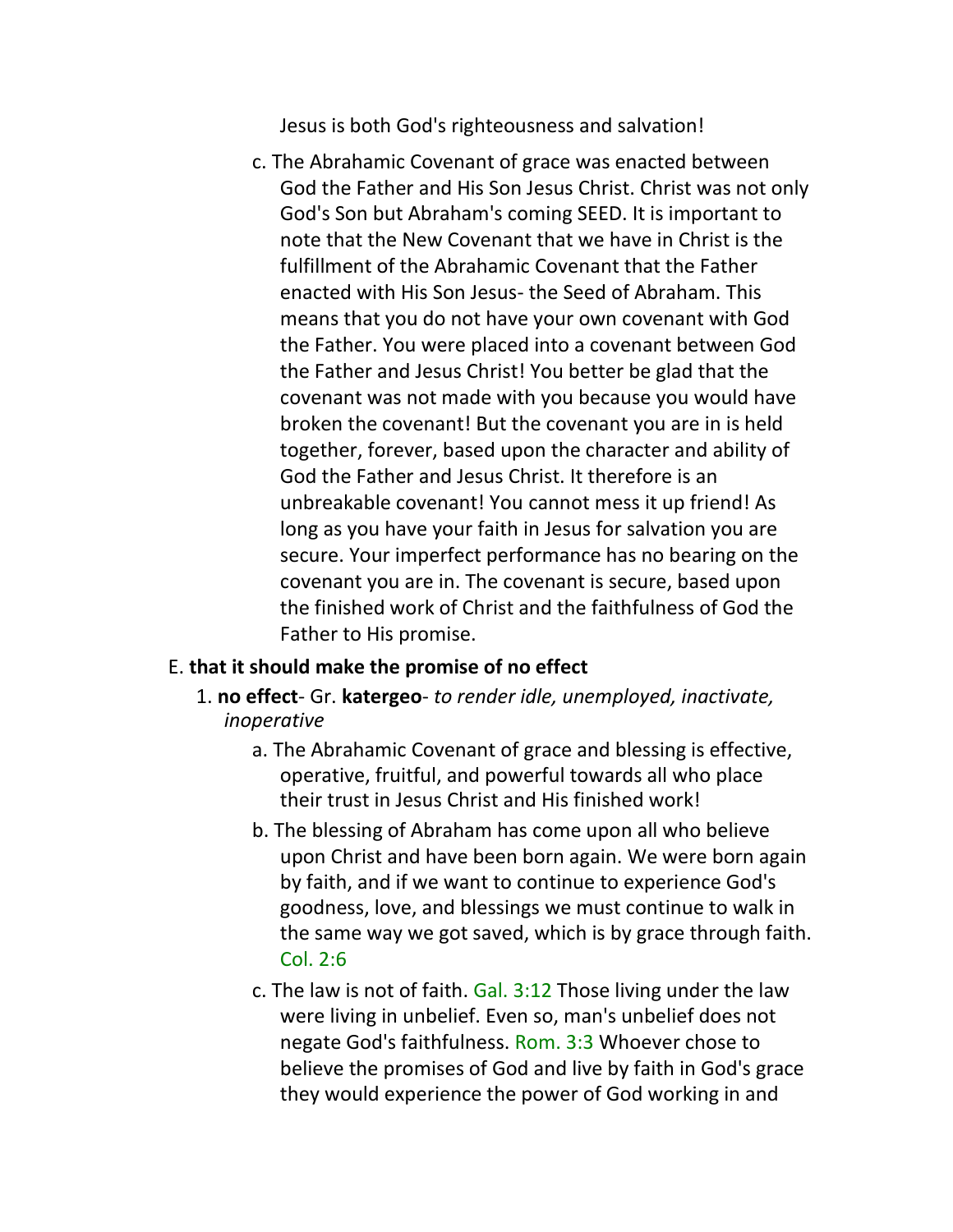for them, even if they lived during the law! Most of the people who lived during the law lived in unbelief. That did not mean the promises made to Abraham were no longer valid. They were always there to be received and enacted by those who believed, like David did when He slew Goliath! David rested upon the covenant Israel had with God. The covenant that he was trusting in was not the covenant of the law! He was trusting in the covenant of Abraham! That covenant produced the power of God to defeat the giant!

- 18. **For if the inheritance** *is* **of the law,** *it is* **no longer of promise; but God gave** *it* **to Abraham by promise.**
	- A. **For if the inheritance is of the law,**
		- 1. **inheritance** Gr. **kleronomia** *an inheritance, property received (or to be received) by inheritance; what is given to one as a possession; heirship, getting by apportionment*
			- a. The Abrahamic Covenant was God's promise to pass on His inheritance to Abraham's Seed. Inheritances in the Bible times was passed to your firstborn son. We can see here that God intended to make His own firstborn son the Seed of Abraham! Jesus is the firstborn of the Father and is the legal heir of all that the Father has. He is also the Seed of Abraham and is the legal recipient of the inheritance by the Abrahamic Covenant. He is the Seed of Abraham.
			- b. Here is the kicker! When we accept Christ as Savior we are placed into Christ. We are placed into the firstborn. That is why the church is called the church of the Firstborn! Heb. 12:23 Not only that, but we are placed into the Seed of Abraham and share in the inheritance promised to the Seed of Abraham!
			- c. Everything that God the Father owns was given to Christ in the inheritance. That means being in Christ we share in all the Father has! We have obtained the inheritance in Christ! Eph. 1:11
			- d. Abraham and His Seed were promised to inherit the world! Rom. 4:13 We share in that promise by being in Christ, in the Seed.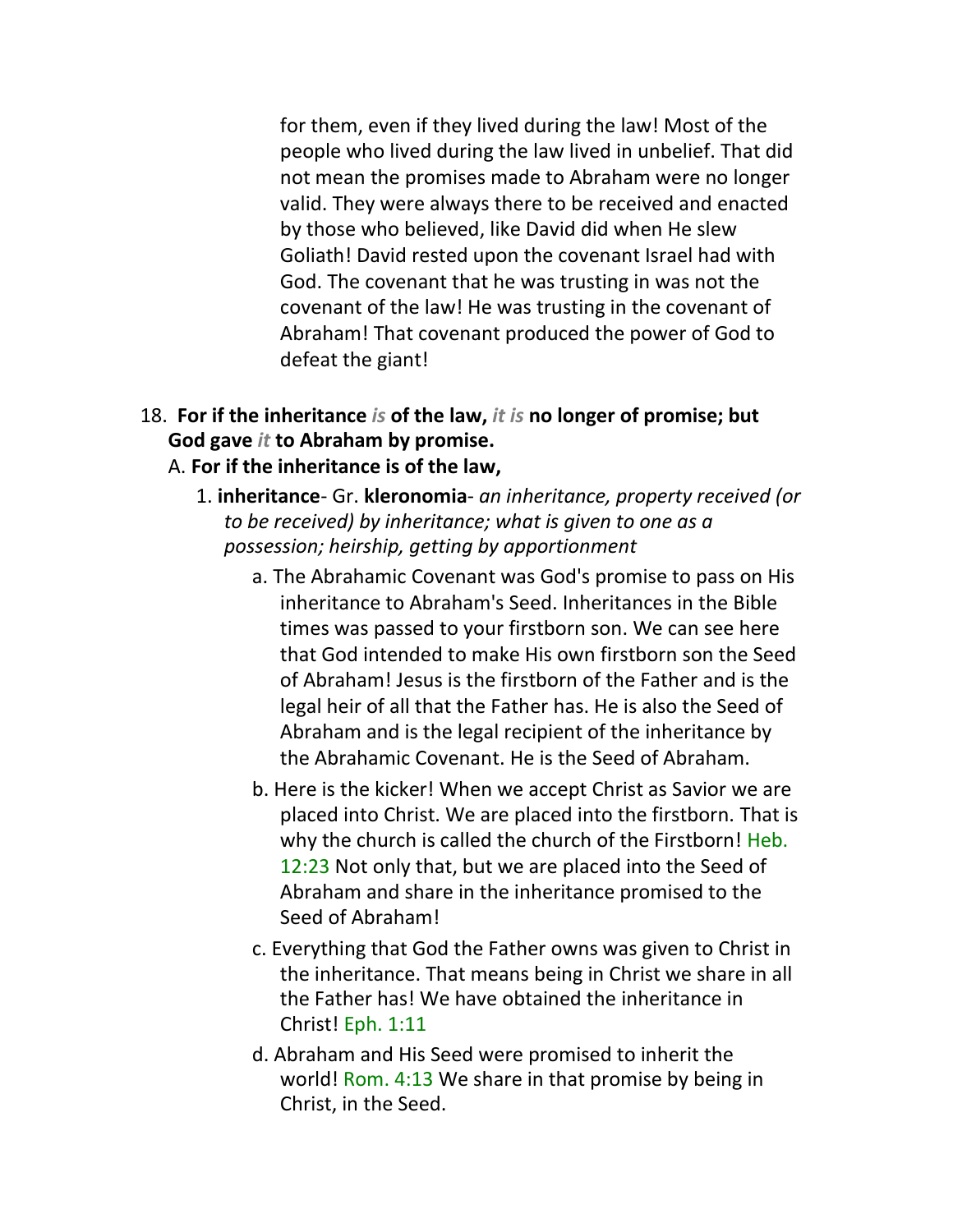- B. **it is no longer of promise**
	- 1. **no longer** Gr. **ouketi**
	- 2. **of promise** Gr. **epaggelia** *to announce upon, promised good*

#### C. **but God gave it to Abraham by promise**

- 1. **gave**  Gr. **charizomai** root is **charis** *grace- to show one's self gracious, kind, benevolent, to give graciously, give freely, bestow*
	- a. Inheritances are not given out of what is due or for good works, but by the grace of being birthed!
	- b. Christ received the inheritance from the Father by the fact that He is the Firstborn.
	- c. We receive the inheritance from God by grace. We do not earn it. It is given to us because we are born again into the firstborn!
- 19. **What purpose then** *does* **the law** *serve?* **It was added because of transgressions, till the Seed should come to whom the promise was made;** *and it was* **appointed through angels by the hand of a mediator.**
	- A. **What purpose then does the law serve?**
		- 1. **purpose then does the law serve** Gr. *Why then the law?*
			- a. If God made a covenant of promise to Abraham and to His seed, then why did He add the Mosaic Law later? What was its purpose?
	- B. **It was added because of transgressions,**
		- 1. **added** Gr. **prostitemi-** *to add; t*o *place additionally- we get the English word prosthesis from this word.*
			- a. The law was a **prosthesis** that was added to the Abrahamic Covenant. A prosthesis is given when a limb is missing or incomplete. The law worked as a prosthesis to the Abrahamic Covenant because it was incomplete in regards to missing revelation needed to bring salvation and redemption to mankind. The Abrahamic Covenant did reveal that God's blessings come by grace and not by works. However, there were some other revelations that were needed that the Abrahamic Covenant did not give. First, it did not reveal God's holy nature and wrath against sin. Second, it did not reveal the true sinful nature in man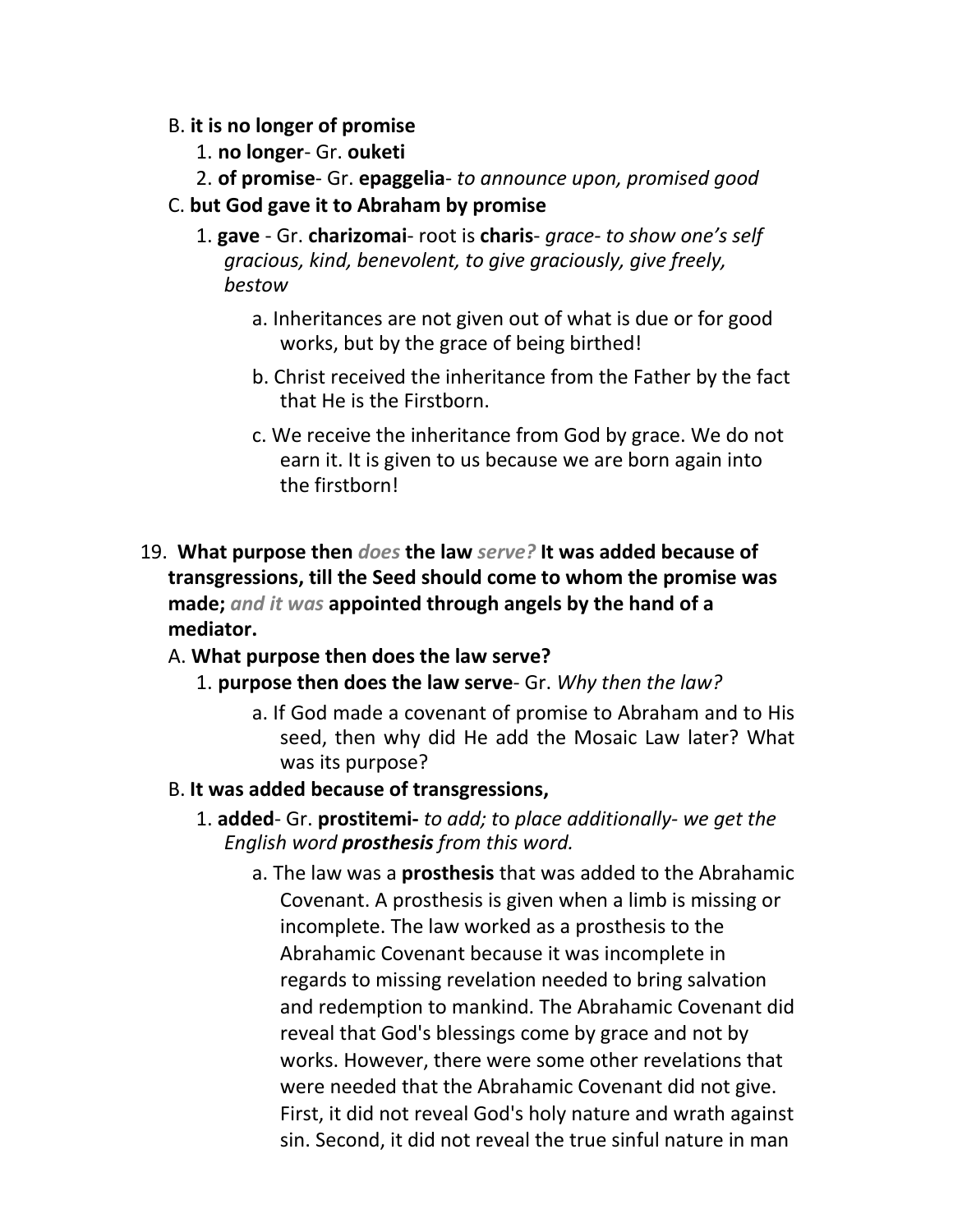and his utter need for salvation. Third, it did not reveal what God would have to do to deal with man's sin in order to save him. The law was added as a prosthesis to give these missing revelations! The law revealed God's holy nature and wrath towards sin. It revealed to man his sin nature. And, also vividly portrayed in every sacrifice what Christ would have to do to redeem mankind.

- 2. **transgressions** Gr. **parabasis-** *a going over the breach of a definite, promulgated, ratified law; to create transgressions, i.e. that sins might take on the character of transgressions, and thereby the consciousness of sin be intensified and the desire for redemption be aroused.*
	- a. Before the law there was sin in the world, but people did not know the extent of what sin was or their depravity because of it. To expose the ugliness of sin, God gave the law. Rom. 3:20, Rom. 7:7, John 15:22 Under the law sin became transgression! Rom. 4:15, Rom. 5:20, Rom. 7:13 The more people tried to keep the law, the more they transgressed it! The goal of the law was to reveal to man his utter depravity and sinful nature, so he would call out to God for His grace and salvation by grace. God always saw the sin and heart of man, but man did not. The law brought it all out in the open for man to see it.

#### C. **till the Seed should come to whom the promise was made,**

- 1. till Christ should come, who was the SEED of Abraham and heir to the Abrahamic Covenant.
- 2. We will see the law was a schoolmaster to lead people to Christ. Gal. 3:24 Once the law did its work it is not needed any longer.
- D. **and it was appointed through angels by the hand of a mediator**
	- 1. **appointed** Gr. **diatasso-** *to arrange, appoint, ordain, prescribe, give order*
	- 2. **angels** Gr. **aggelos** *messengers*
		- a. God met with Moses on Mt. Sinai with the presence of angels. Acts 7:53, Deut. 33:2, Acts 7:38 The angels guarded the presence of God from Moses and from him coming too close to the presence of God.
		- b. It is interesting that images of angels were sown into the fabric that made up the veil that separated the holy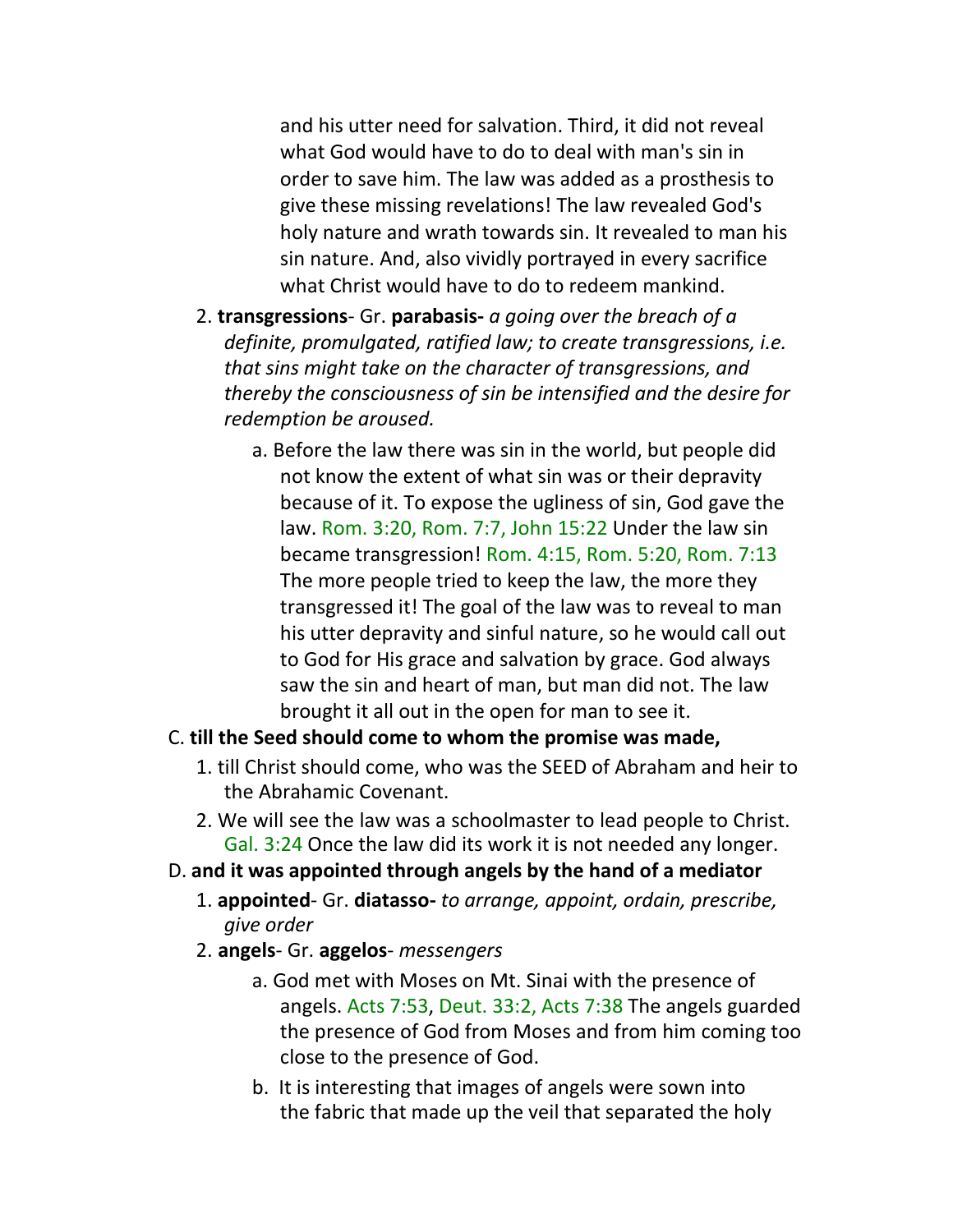of holies and the holy place. Ex. 36:21 The veil separated and guarded man from God's presence.

- c. In the Garden of Eden, angels were sent to protect the way to the tree of life and separated man from it. They guarded man away from God's presence. Gen. 3:24
- 3. **mediator** Gr. **mesites** *one who intervenes between two, either in order to make or restore peace and friendship, or form a compact, or for ratifying a covenant*, *a medium of communication, arbitrator*
	- a. Moses was the mediator of the law. He was a go between God and man. He was not a sufficient mediator though because he could not fully represent God. Moses was a sinner and sinned against God in the wilderness. He was not permitted to enter the Promised Land because of his sin. Num. 20:12
	- b. Moses was a type of the perfect mediator between God and man that would come which is the God/man, Jesus! 1 Tim. 2:5 Jesus fully represented God because He was fully God, and fully represented man because He was fully man. Where Moses failed, Jesus did not. Jesus never disobeyed God. Through His mediatorial work He has brought us into the Heavenly Promised Land and into eternal redemption! Heb. 9:15

# 20. **Now a mediator does not** *mediate* **for one** *only,* **but God is one.**

- A. **Now a mediator does not mediate for one only,**
	- 1. When a mediator is present then there is responsibility placed on two different parties. When the law was given there was a mediator. That means that there was responsibility placed on both sides. The responsibility placed upon man was total and absolute obedience to God's commands. If that was done, then God was obligated to bless Israel. The problem with that arrangement is, that man could not keep their end of the bargain, so God could not keep His.

# B. **but God is one**

1. However, when God made a covenant with Abraham, He put Abraham to sleep! Abraham did not participate at all! God alone made a covenant with Himself! The burning oven and the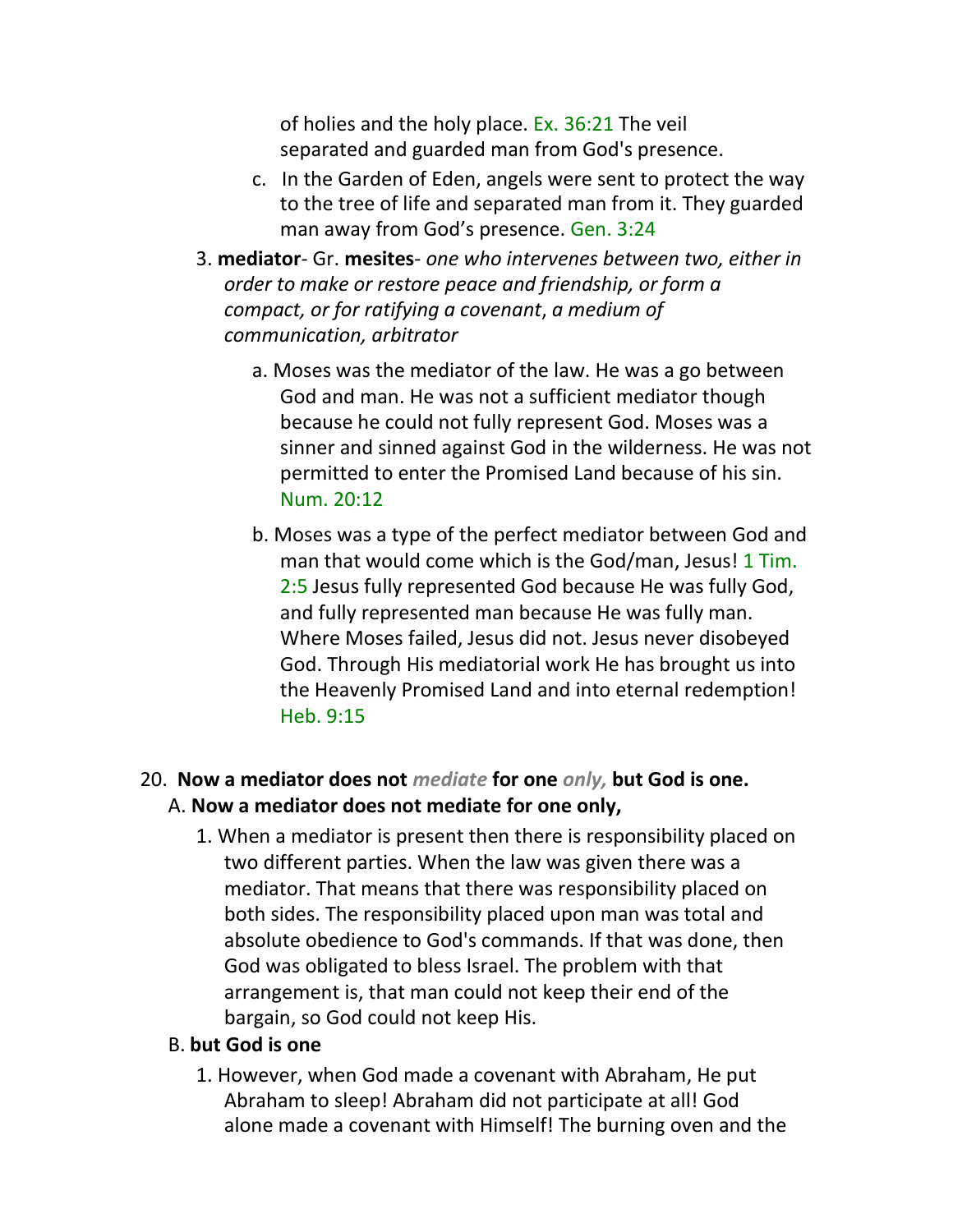flaming torch were, God the Father and God the Son cutting covenant with each other. Since God is one and in total agreement with Himself, then the covenant is kept secure to all of Abraham's Seed!

21. **Is the law then against the promises of God? Certainly not! For if there had been a law given which could have given life, truly righteousness would have been by the law.**

## A. **Is the law then against the promises of God?**

- 1. Although law and grace are opposing principles, God gave the law to bring people to the realization of their need for grace. God gave the law to facilitate people turning to grace and faith.
- 2. Jesus was doing this in the sermon on the mount. Not a single command Jesus gave in the Sermon on the Mount could have been done by those listening to Him, because they were not born again and had only flesh to lean on. The flesh cannot satisfy the demands given in the sermon on the mount! Our flesh cannot either! Those listening to Jesus if they were honest, had to say, "I can't do that! God have mercy on me! Give me a new heart that can do that!"
- 3. We can only live out the sermon on the mount through the power of the Spirit by faith.

# B. **Certainly not!**

- 1. Many today are treating the law as is it was evil and unholy. Is it? CERTAINLY NOT!! The law is holy, just, and good! Rom. 7:12
- 2. If the law is used lawfully, then it is good.  $1$  Tim.  $1:8$  If it is used to show people their need for grace and to place their faith in the sacrifice of Christ for their sins then the law has served its divine purpose, and that is good!

# C. **For if there had been a law given which could have given life,**

- 1. The law could not impart life! People who are spiritually dead cannot be given life by the law. The law only had the power to condemn and put to death. The law was a ministration of condemnation and death. 2 Cor. 3:7, 9
- 2. Jesus is a life-giving Spirit. 1 Cor. 15:45 Through faith in the finished work of Christ we receive new life in our spirit. Rom. 6:4

# D. **truly righteousness would have been by the law**

1. Righteousness is the main theme of the Bible. How can a man be right with God? Job 25:4 Can a man be made right by his own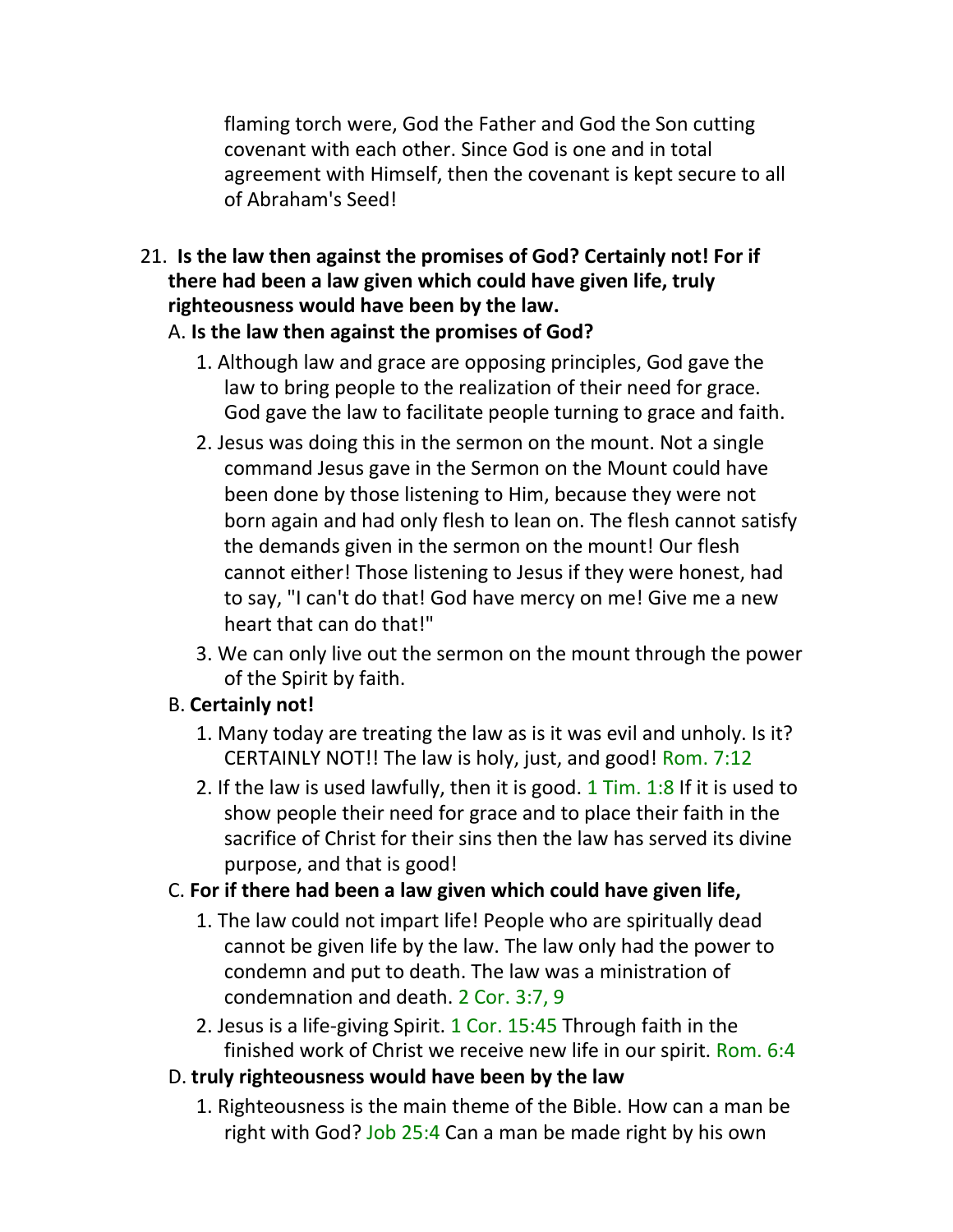works, or does he have to be made right by God and just trust God for it? The giving of the law proved to man that the first way was impossible, and that man only had the last option available to him. Trust God!

- 22. **But the Scripture has confined all under sin, that the promise by faith in Jesus Christ might be given to those who believe.**
	- A. **But the Scripture has confined all under sin,**
		- 1. **the Scripture** Gr. **graphe** *the writing- also used as a title for the Lord Jesus in the OT*
		- 2. **confined** Gr. **sugkleio** *to shut up together, enclose, to shut up on all sides, shut up completely*
			- a. The reason for this is because we were all shut up under unbelief, so that He could have mercy on us all. Rom. 11:32 The root of sin is unbelief. Adam and Eve did not believe God, and all of us disbelieved God at one time or another. Only Jesus had the perfect obedience of faith towards God.
		- 3. **All** The law proved to both Jews and Gentiles that they were sinful and had no hope of being saved without God's grace and mercy.
		- 4. **under sin** Gr. **hupo hamartia**
			- a. Criminals that have been properly sentenced are shut in prison by their own guilt. It is the same with all humans because of the law. The law has properly sentenced all people to the prison of guilt and death. All humans are on death row due to the sentence the law has given them.

#### B. **that the promise by faith in Jesus Christ might be given to those who believe.**

# 1. **promise by faith**

a. The promise that comes in Jesus Christ is not given in realization to all. It is the promise **BY FAITH** in Jesus Christ. To receive the promise of righteousness you must have faith in Jesus Christ! Universalism that teaches that everyone is made righteous and saved, regardless if they believe or not, is in direct opposition to the Word of God. It is heresy.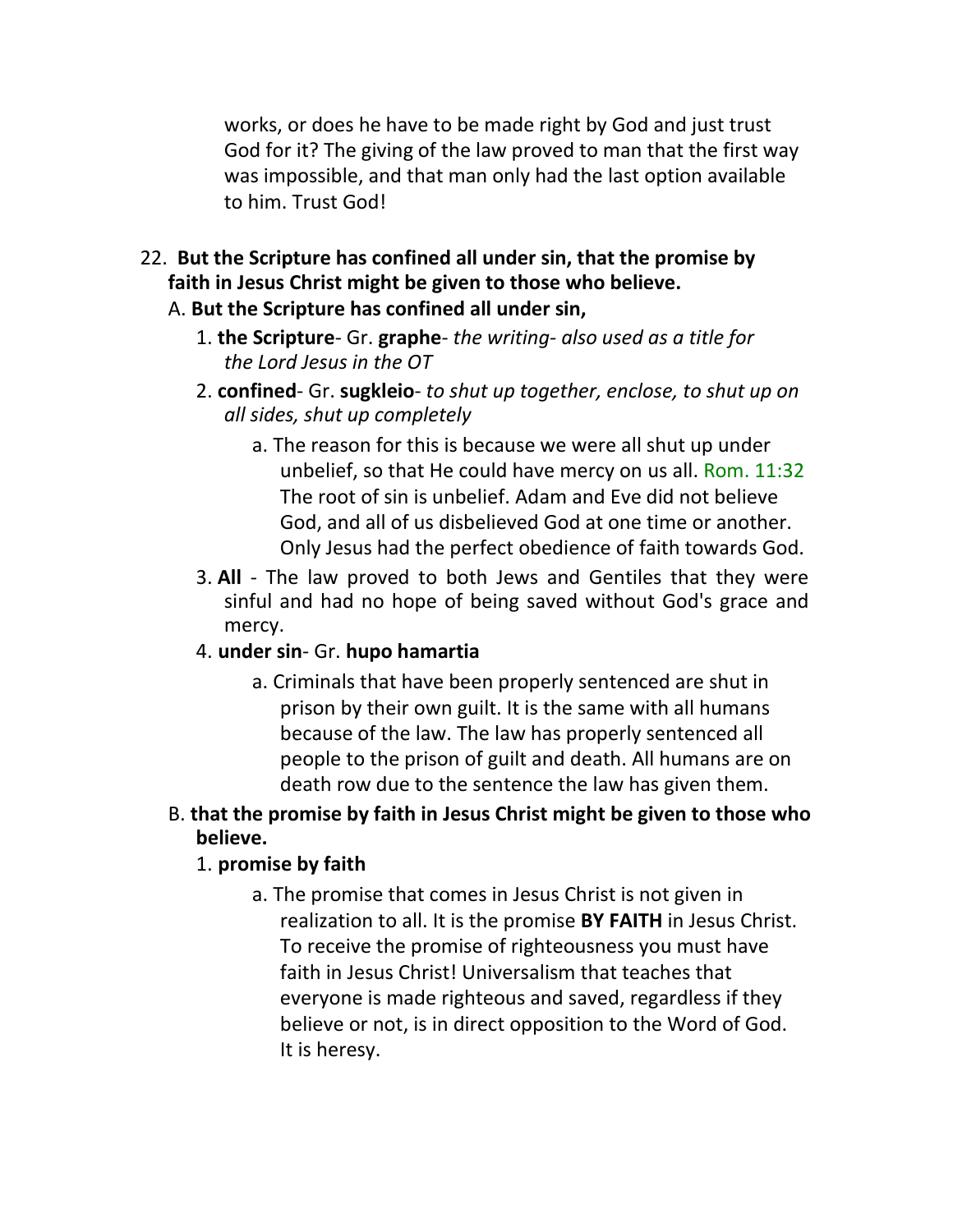#### 2. **given**- Gr. **didomi**

a. Righteousness is given, not earned. A gift must be accepted or rejected. It is one or the other. If it is not accepted, then it is rejected. We accept by faith and reject by unbelief.

#### 3. **who believe**

a. Again, the promise of righteousness is given to those who believe. Those who do not believe it is not given to. It is just that plain and simple folks!

# 23. **But before faith came, we were kept under guard by the law, kept for the faith which would afterward be revealed.**

## A. **But before faith came,**

1. Before the death, burial, and resurrection of Christ.

## B. **we were kept under guard by the law,**

- 1. **kept-** Gr. **phroureo** *to guard, protect by a military guard, either to prevent hostile invasion, or to keep the inhabitants of a besieged city from flight; to protect by guarding, to keep by watching and guarding; to preserve one for the attainment of something*
	- a. The law was a prison guard making sure we could not attain freedom. The strength of sin is the law. The law came to expose sin in man. As long as the law was in place we were in the prison of sin and failure. We were on death row without any hope or help.
	- b. We thought the law had the worst intentions, as our prison guard, but all along the law was on its post waiting for Jesus to come, die, rise, and fulfill it in totality. Then the law would walk away from its post and mercy would come and open up the prison door and let us go free! Titus 3:5

# C. **kept for the faith which would afterward be revealed**

- 1. **kept** Gr. **sugkleio** *to shut up together, enclose, to shut up on all sides, shut up completely*
- 2. **revealed** Gr. **apokalupto** *to uncover, lay open what has been veiled or covered up; disclose, make bare, to make known, make manifest, disclose what before was unknown*
	- a. Faith can only be revealed when Jesus is revealed. To the degree Jesus is revealed to you, then faith is revealed.
	- b. The more you struggle to live for God in your own efforts,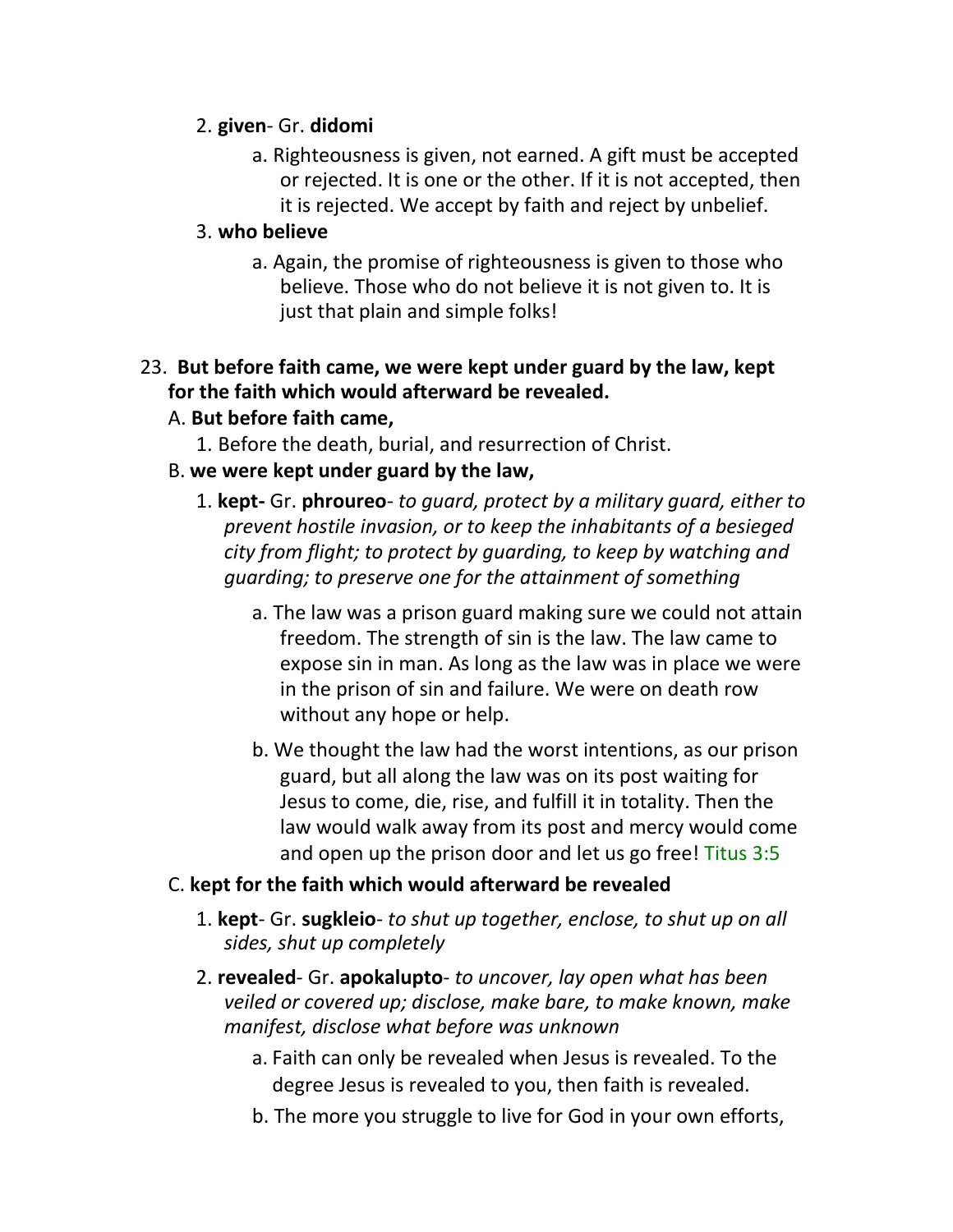instead of looking to the death and resurrection of Christ, the less faith you will have. Self-effort and trust cannot co-exist! You do one or the other!

- c. Christianity is called "The Faith", however so called "grace" teachers are trying to remove the necessity of faith in Christ for salvation. We do not need more grace teachers. We need more **grace and faith** teachers! Do not be fooled folks! It is called "The Faith" for a reason. That is, because salvation is by grace through faith in Jesus Christ. God has a part and we have a part. God has moved in grace and we must respond in faith to receive the promise of eternal life in Christ Jesus.
- 24. **Therefore the law was our tutor** *to bring us* **to Christ, that we might be justified by faith.**
	- A. **Therefore the law was our tutor to bring us to Christ,**
		- 1. **tutor** Gr. **paidagogos** *a tutor, i.e. a guardian and guide of boys. Among the Greeks and the Romans, the name was applied to trustworthy slaves who were charged with the duty of supervising the life and morals of boys belonging to the better class. The boys were not allowed so much as to step out of the house without them, before arriving at the age of manhood.*
			- a. As the tutor or schoolmaster served in Greek society, so the law served among the Jews. The schoolmaster was a slave in the house that was in charge of teaching and disciplining a child in the family until they were reached maturity and could attain to full sonship. Similarly, the law was sent to discipline the behavior of the Jewish nation. All of mankind were bad boys so to speak, but they did not know how bad. God took out some of mankind and gave them the law. It exposed just how bad they were. They were rotten to the core! The Jews were God's A team who represented mankind. If they were proven rotten to the core, how much more did the gentiles know that they also were rotten and could not be saved by their actions? The law was sent as both a teacher and discipliner of wrong behavior. The law taught of God's righteousness and need for salvation and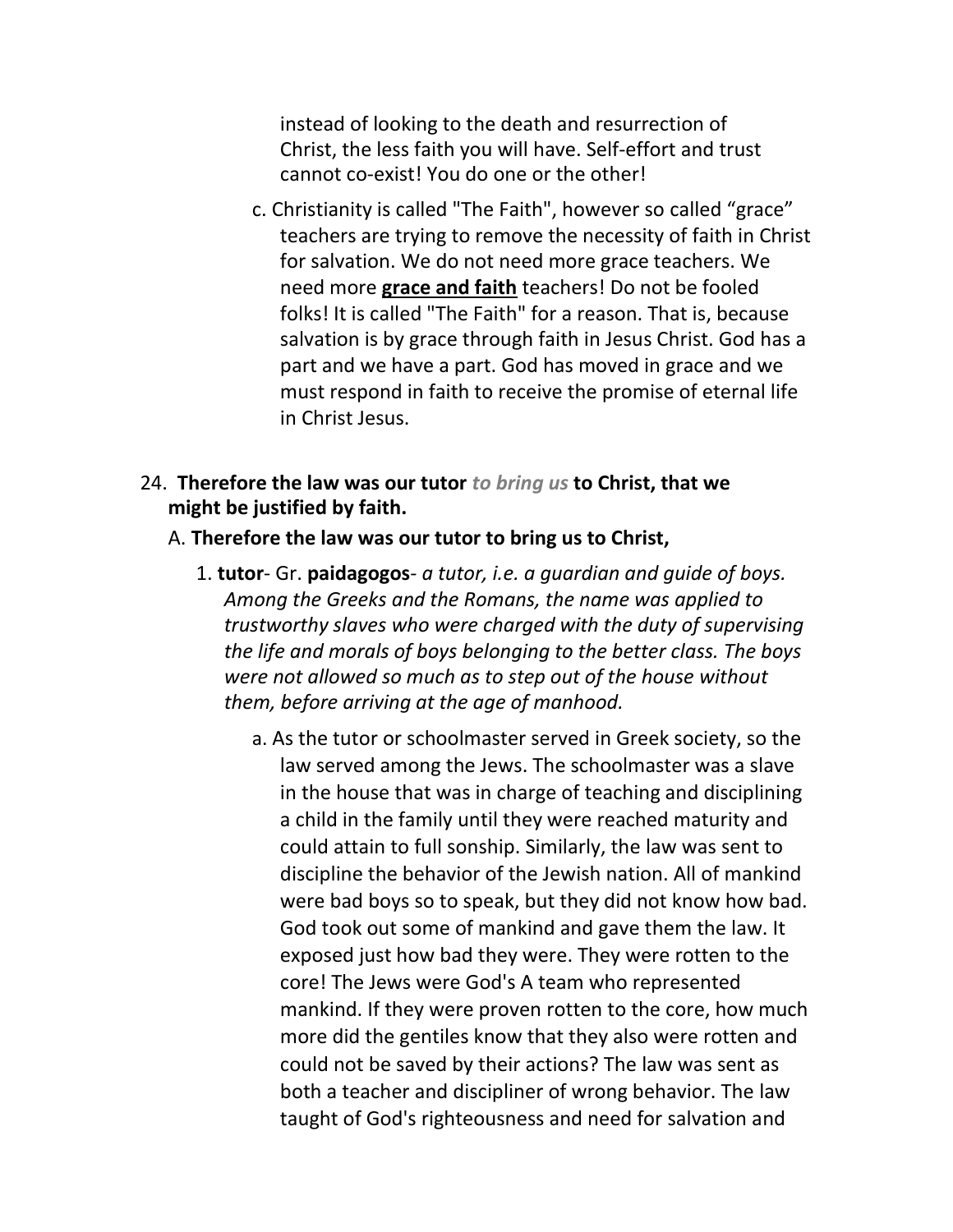ultimately about the Savior who would die for mankind. The law disciplined and condemned wrongfulness. It held everyone guilty for their wrongdoing, so they had no choice but to be justified by grace through faith, or not at all.

#### B. **that we might be justified by faith**

- 1. **justified** Gr. **dikaioo** *to render righteous or such he ought to be, to show, exhibit, evince one to be righteous, such as he is and wishes himself to be considered; to declare, pronounce, one to be just, righteous, or such as he ought to be*
	- a. If mankind were going to be as they ought to be in God's sight, it sure was not going to happen by their performance. Let us get that straight right now!
	- b. God offers mankind a shocking gift! The gift is that He will remove our sin and transgressions and give us His very own righteousness freely if we believe! Scandalous! Wonderful!
	- c. I have a question for those who believe on Jesus and have been born again - Do you believe in your heart that you are as you ought to be before God? Do you believe in your heart that you are such as God wishes you to be? If not, then thank you for being honest first off. Secondly, however, you have your eyes in the wrong place! You have your eyes on your performance and not Jesus! Jesus perfectly identified with you on the cross where He became sin and bore your sins in His own body. Every sin was judged in full and paid for. Jesus rose from the dead and by faith in Him we become fully identified with Him! We share His righteous nature in our spirit. We are holy, pure, loved, and in favor with God! Is Jesus in favor with the Father? SO ARE YOU!! You are in Him! Jesus could not be in favor with the Father, and something of Him or in Him not be! You are in Christ through faith! You are in favor with the Father! You are as you ought to be in His sight. You are just as He wishes you to be in Christ! Can you dare to believe that? Can you dare to say that? You have to, in order for it to impact your heart and life, folks!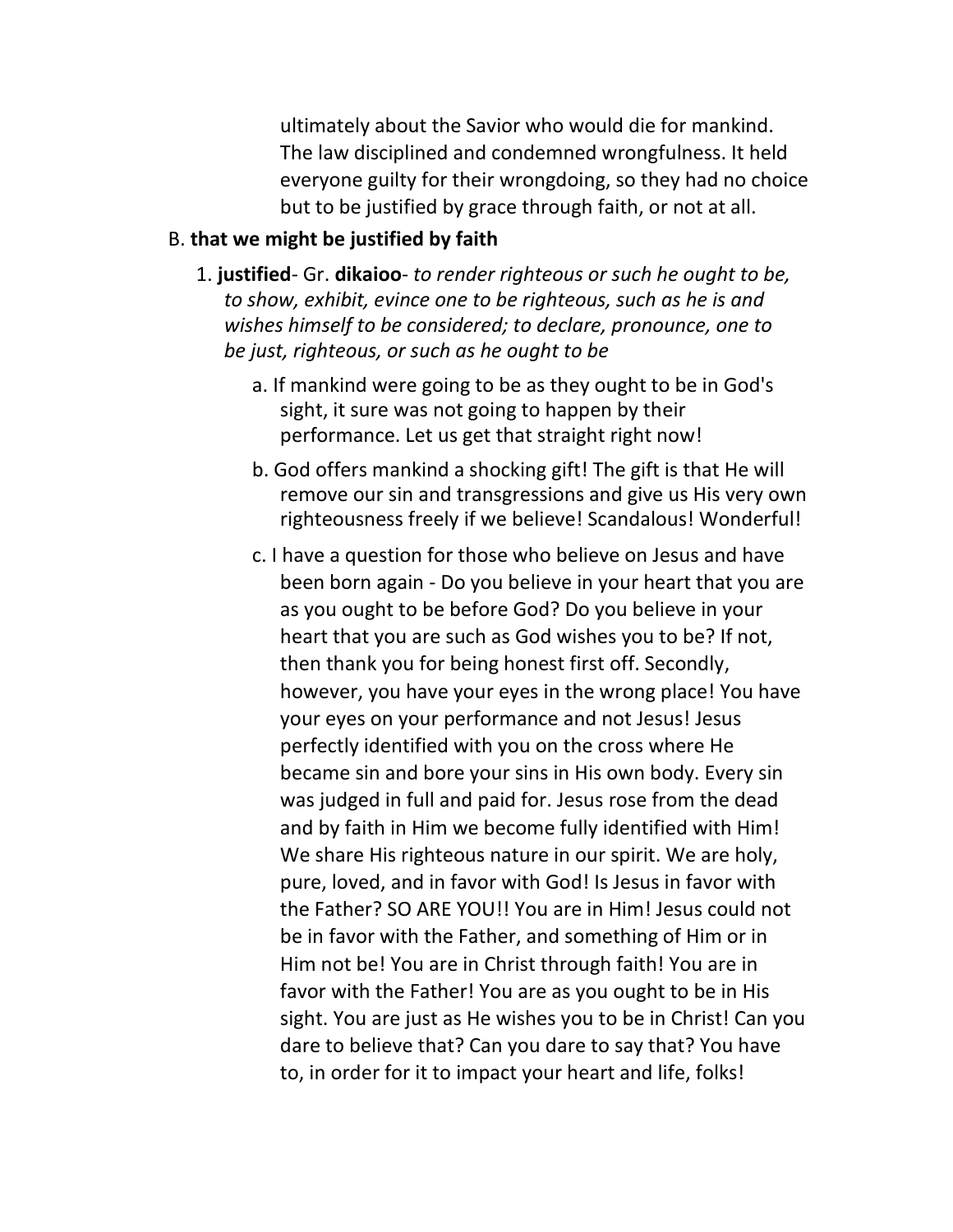### 25. **But after faith has come, we are no longer under a tutor.**

# A. **But after faith has come,**

1. You could be right in also saying, "When grace has come", but that is not the whole truth! You must also say, "When faith has come". It took more than grace to save you. You also had to have faith in the person of Christ and what He did to give you that grace.

### B. **we are no longer under a tutor**

- 1. Once a Greek or Roman child reached maturity, he went through a ceremony in which he was conferred sonship- legal participation in the family name and resources. This was adoption in the ancient world. Today we adopt someone born outside of our family, however, in the ancient world you adopted those who were born from in your family. Being adopted means that you were received into the full right and access of the family name and resources.
- 2. The Jews were called out by God Himself. He was their Father. However, their standing was no different than slaves. Under the law they were slaves even though they were seen as God's people. Gal. 4:1 The same way the tutor did in the ancient world, the law was sent to teach and discipline the Jews so that they would be prepared to receive sonship by faith in Christ. Once a child reached maturity and was adopted into the family the tutor's job was over. He no longer exercised control or lordship over the son. Likewise, once we have accepted Christ and have been adopted into God's family, we have full access to the family name and resources. The law has no more control or authority over us as sons. We are no longer slaves, but sons in the family.

# 26. **For you are all sons of God through faith in Christ Jesus.**

- A. **all**
	- 1. Universalists would have you believe the world "all" here speaks of all of humanity. This letter was not written to all of humanity folks! It was written the church of Jesus Christ! It was written to all those who are born again by grace through **FAITH**.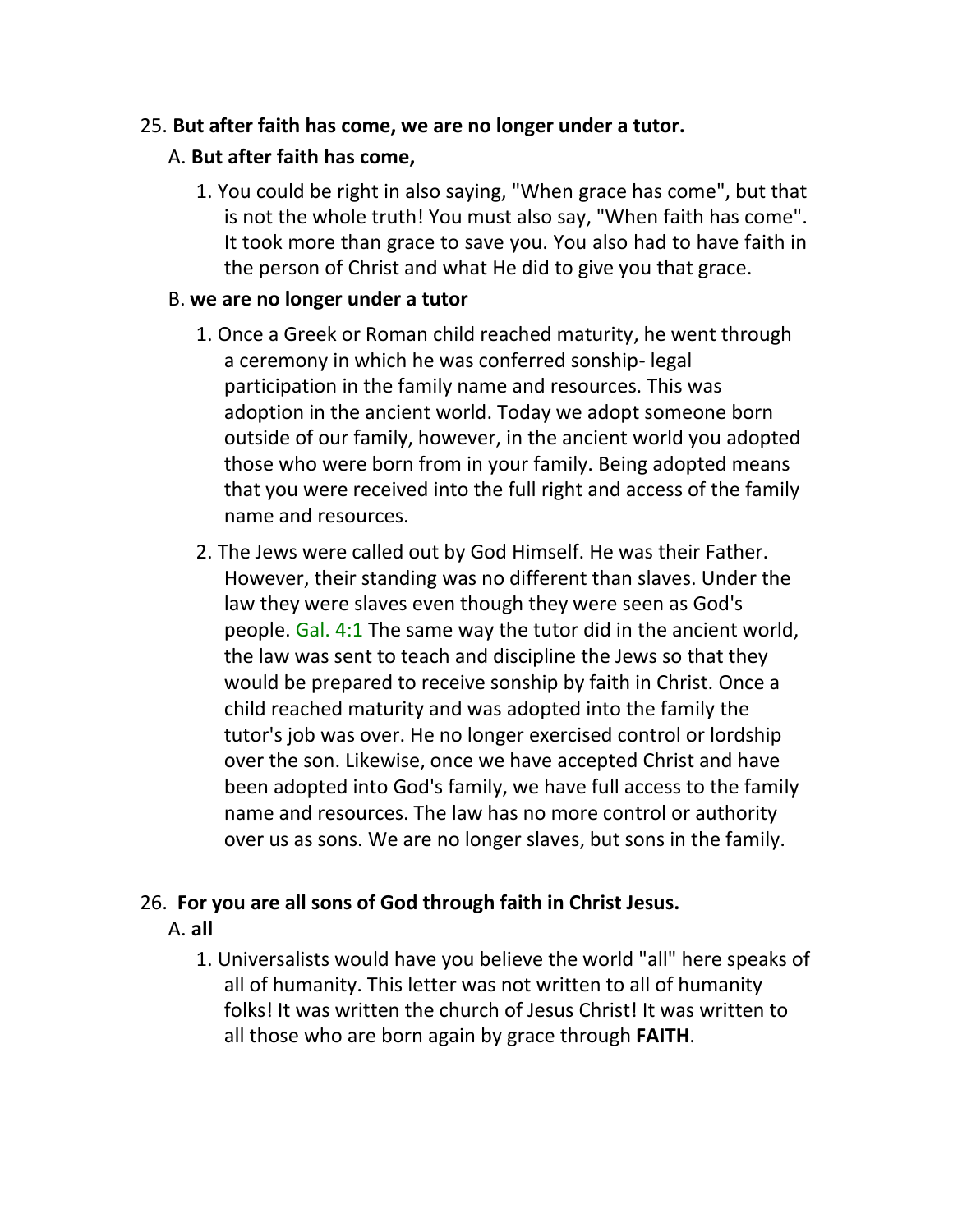# B. **sons of God**

- 1. **sons**  Gr. **huios** *mature, legal sons*
	- a. Notice here that ALL Christians are legal adult sons in the family of God. That means that every Christian, even if they were just born again, have full access to the family name and the family resources!
	- b. Now it takes a process of time and maturity to learn what belongs to us in Christ and how to appropriate them, but God is not holding anything back from us. We have already been blessed with every spiritual blessing in heavenly places in Christ Jesus! Eph. 1:3

# C. **through faith**

1. Let us not gloss over this. How do all become sons of God? It is through FAITH! Without faith you are not a son of God. Many in world like to say that all humans are the children of God. That is not so! You have to receive Christ by faith to have the right and authority to become a son of God! John 1:12

## D. **in Christ Jesus**

1. Universalists like to say that all people are in Christ. That is not so. You must believe your way, into Christ Jesus. You do not work your way, into Christ Jesus. You are born into Christ Jesus by grace through faith.

# 27. **For as many of you as were baptized into Christ have put on Christ.** A. **as many of you**

- 1. This shows that not all people have been baptized into Christ. Here it says, "**As many of you** as were baptized into Christ".
- B. **baptized-** Gr. **baptizo** *to immerse, to submerge (of vessels sunk); to cleanse by dipping or submerging, to wash, to make clean with water; to overwhelm*

# C. **into Christ**

- 1. We must be baptized into Christ. We are baptized into the body of Christ by the Holy Spirit when believe upon Christ Jesus for salvation. 1 Cor. 12:13
- D. **put on** Gr. **enduo** *to sink into (clothing), put on, clothe one's self*
	- 1. Paul is fond of using clothing terms such as "put on" and "put off". Clothing speaks of identification. We are identified by the clothing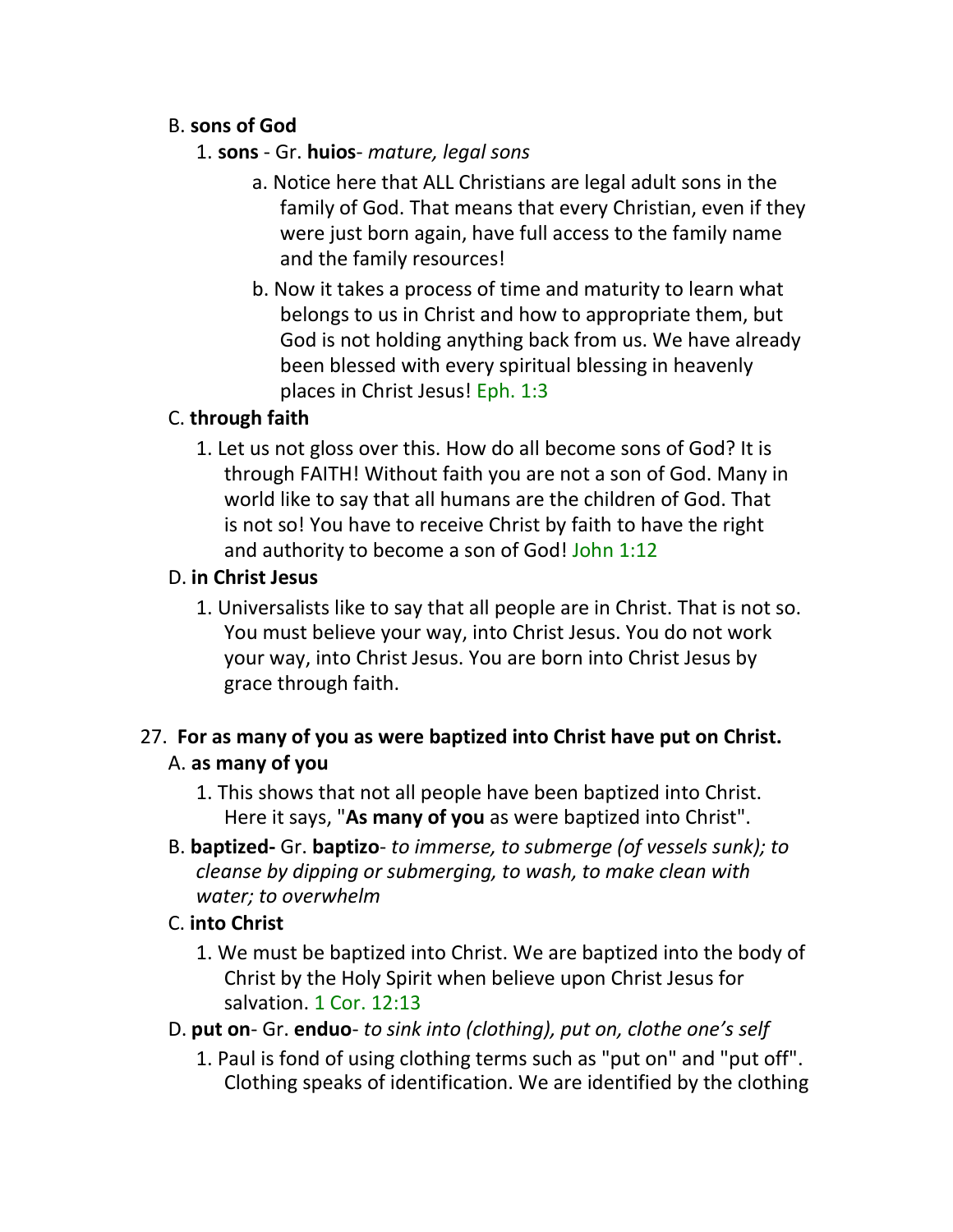we wear or lack thereof! This verse says that when we were baptized into Christ we became fully identified with His death, burial, and resurrection. We were made one with Christ. We put on Christ! Rom. 13:14 We shared equally His death, burial, resurrection, ascension, and seating. As He is, so are we now in the present world! 1 John 4:17

- 2. Jesus is the son of God. He is the mature, legal heir to God. He has full access to the family name and resources. When we were baptized into Him, we put on sonship, and have become heirs of God and joint heirs with Jesus Christ. Rom. 8:17
- 3. We have the same nature of Jesus in our spirit. We must walk by faith of who we are in the spirit in order to live properly in this world as sons of God.
- 4. This is the same as putting on the new man. Eph. 4:24, Col. 3:10 The old man was Adam. The new man is Christ. We partook of the old man before we were born again. Now that we are born again, we partake of the new man who is Christ!

# 28. **There is neither Jew nor Greek, there is neither slave nor free, there is neither male nor female; for you are all one in Christ Jesus.**

#### A. **There is neither Jew nor Greek,**

1. In Christ there is no distinction of races. There is one new race- the new creation.

# B. **there is neither slave nor free,**

1. In Christ there is no distinction of classes.

# C. **there is neither male nor female,**

1. In Christ there is no distinction of sexes.

# D. **for you are all one in Christ Jesus**

- 1. Grace and faith are the great levelers of humanity! We cannot rest upon our race, nationality, class, sex, or achievements to distinguish ourselves any longer.
- 2. We must all humble ourselves before the cross and admit we are all equally unworthy of God's salvation or favor. We must all receive, by the same grace through the same faith and receive the same righteousness given freely.
- 3. To renew our mind to this means that we cannot look at anyone any longer according the flesh. 2 Cor. 5:16